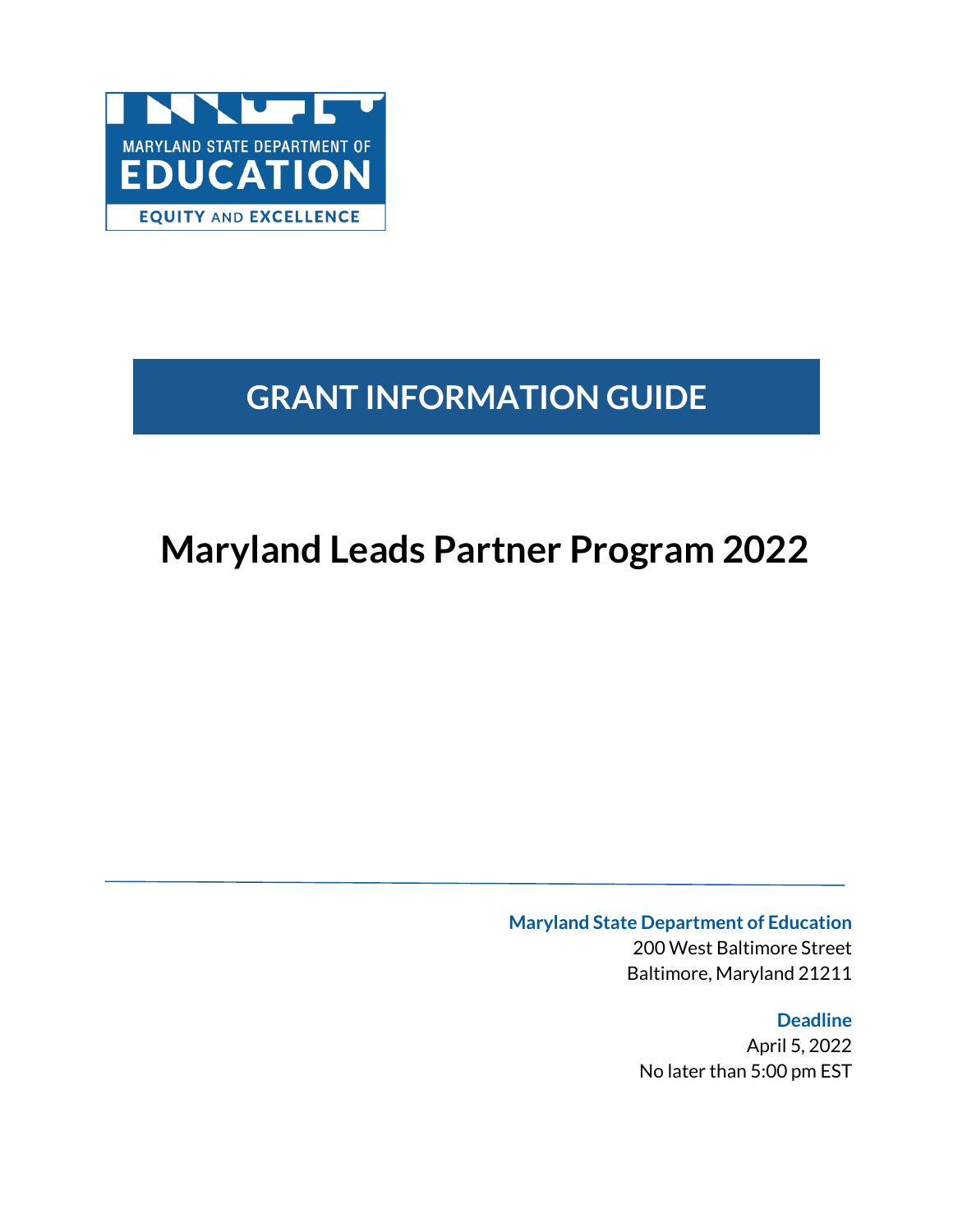#### **MARYLAND STATE DEPARTMENT OF EDUCATION**

#### **Mohammed Choudhury**

State Superintendent of Schools Secretary-Treasurer, Maryland State Board of Education

#### **Justin Dayhoff**

Assistant State Superintendent, Financial Planning, Operations, and Strategy

#### **Larry Hogan**

Governor

#### **MARYLAND STATE BOARD OF EDUCATION**

#### **Clarence C. Crawford**

President, Maryland State Board of Education

Charles R. Dashiell, Jr., Esq. (Vice President)

Shawn D. Bartley, Esq.

Gail Bates

Chuen-Chin Bianca Chang

Susan J. Getty, Ed.D.

Vermelle Greene, Ph.D.

Jean C. Halle

Dr. Joan Mele-McCarthy

Rachel L. McCusker

Lori Morrow

Brigadier General Warner I. Sumpter (Ret.)

Holly C. Wilcox, Ph.D.

Kevin Bokoum (Student Member)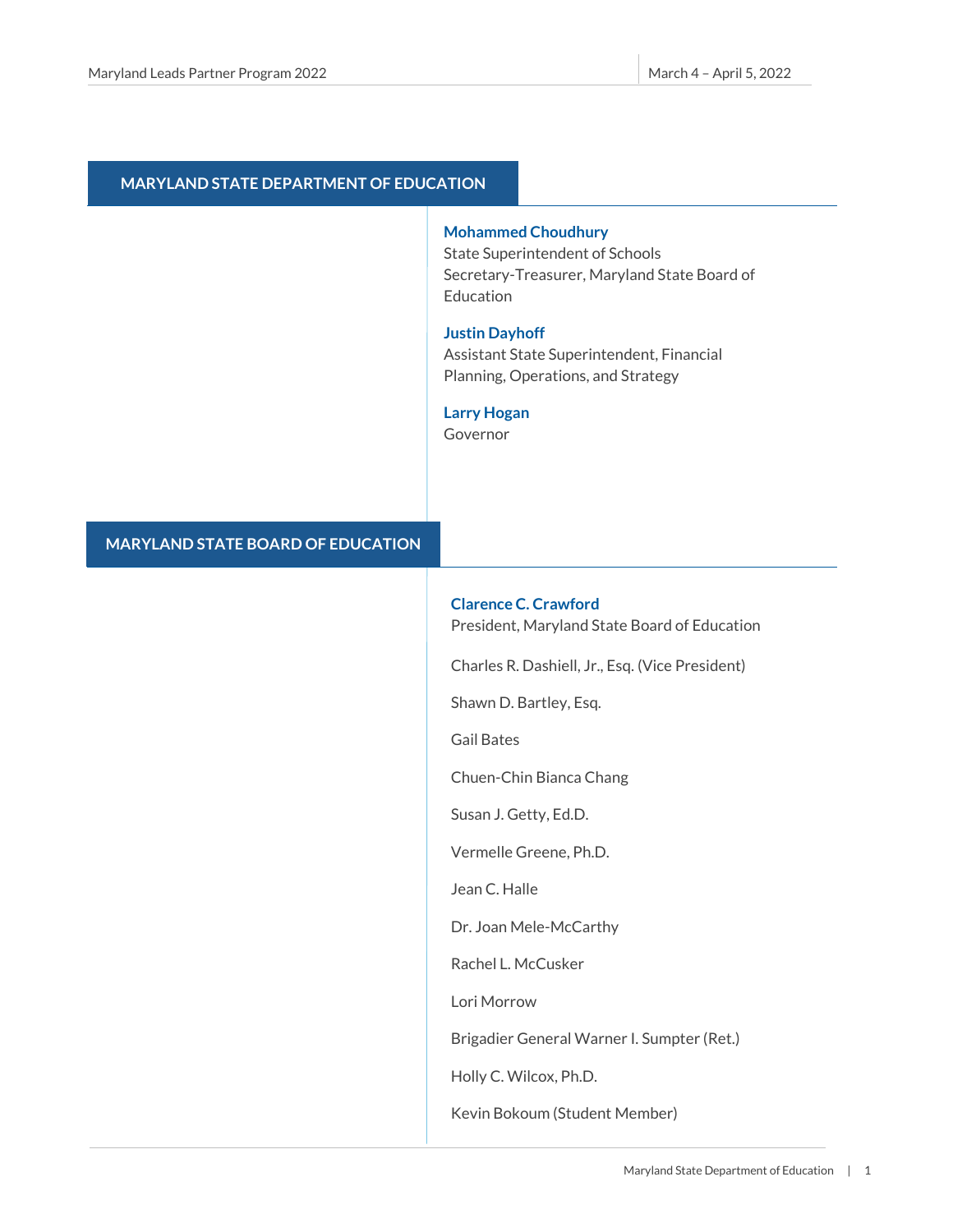## **Table of Contents**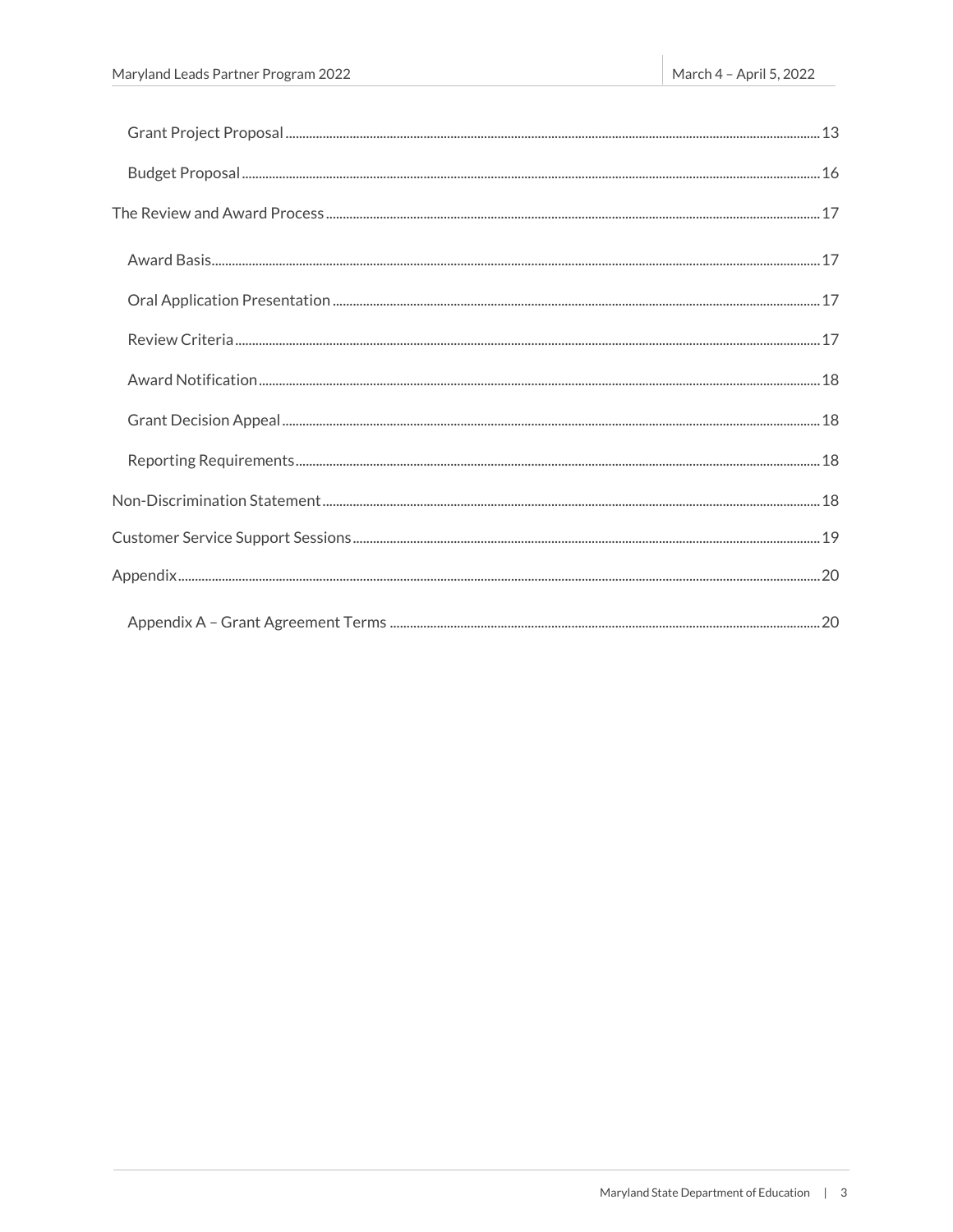## <span id="page-4-0"></span>**Program Description**

Maryland Leads is a Maryland State Department of Education (MSDE) initiative designed to support Local Education Agencies (LEAs) in utilizing federal funds to overcome the learning loss resulting from the COVID-19 pandemic, accelerate student learning to narrow opportunity and achievement gaps, and provide more targeted support for historically underserved students and their communities. Maryland Leads also supports LEAs in addressing short and long-term challenges related to the current labor shortage and attends to the longstanding need to establish and strengthen teacher pipelines and development. Maryland Leads is centered around seven high-leverage strategies that have been proven to be effective and transformative for schools and school systems: Grow Your Own Staff, Staff Support and Retention, The Science of Reading, High-Quality School Day Tutoring, Reimagining the Use of Time, Innovative School Models, and Transforming Neighborhoods through Excellent Community Schools.

Maryland's 24 LEAs will access the state's allotment of \$133 million in Elementary and Secondary School Emergency Relief (ESSER) funds through a single, non-competitive grant process. MSDE will provide LEAs with a series of information sessions and workshops beginning in February 2022 and continuing throughout the Spring to support LEAs through the grant submission process. Awards will be announced in Spring 2022 with implementation beginning in Summer 2022 and continuing through the 2022-2023 and 2023-2024 school years.

MSDE will support the Maryland Leads project internally through its Office of Grants Administration and Compliance.

#### <span id="page-4-1"></span>**NAME OF GRANT PROGRAM**

Maryland Leads Partner Program

#### <span id="page-4-2"></span>**AUTHORIZATION**

Federal funds: CFDA #84.425 –The Coronavirus Response & Relief Supplemental Act (CRRSA) and the American Recovery Plan Act (ARPA).

#### <span id="page-4-3"></span>**PURPOSE**

The MSDE is issuing this guidance and application to identify and select a series of vendors that will work with one or more of the state's twenty-four Local Education Agencies (LEAs) as part of the MSDE's new Maryland Leads program on one (or more) of the program's seven, high-leverage strategies.

Maryland Leads is a MSDE initiative designed to support LEAs in utilizing federal funds to overcome the learning loss resulting from the COVID-19 pandemic, accelerate student learning to narrow opportunity and achievement gaps, and provide more targeted support for historically underserved students and their communities. Maryland Leads also supports LEAs in addressing short and long-term challenges related to the current labor shortage and attends to the longstanding need to establish and strengthen teacher pipelines and development.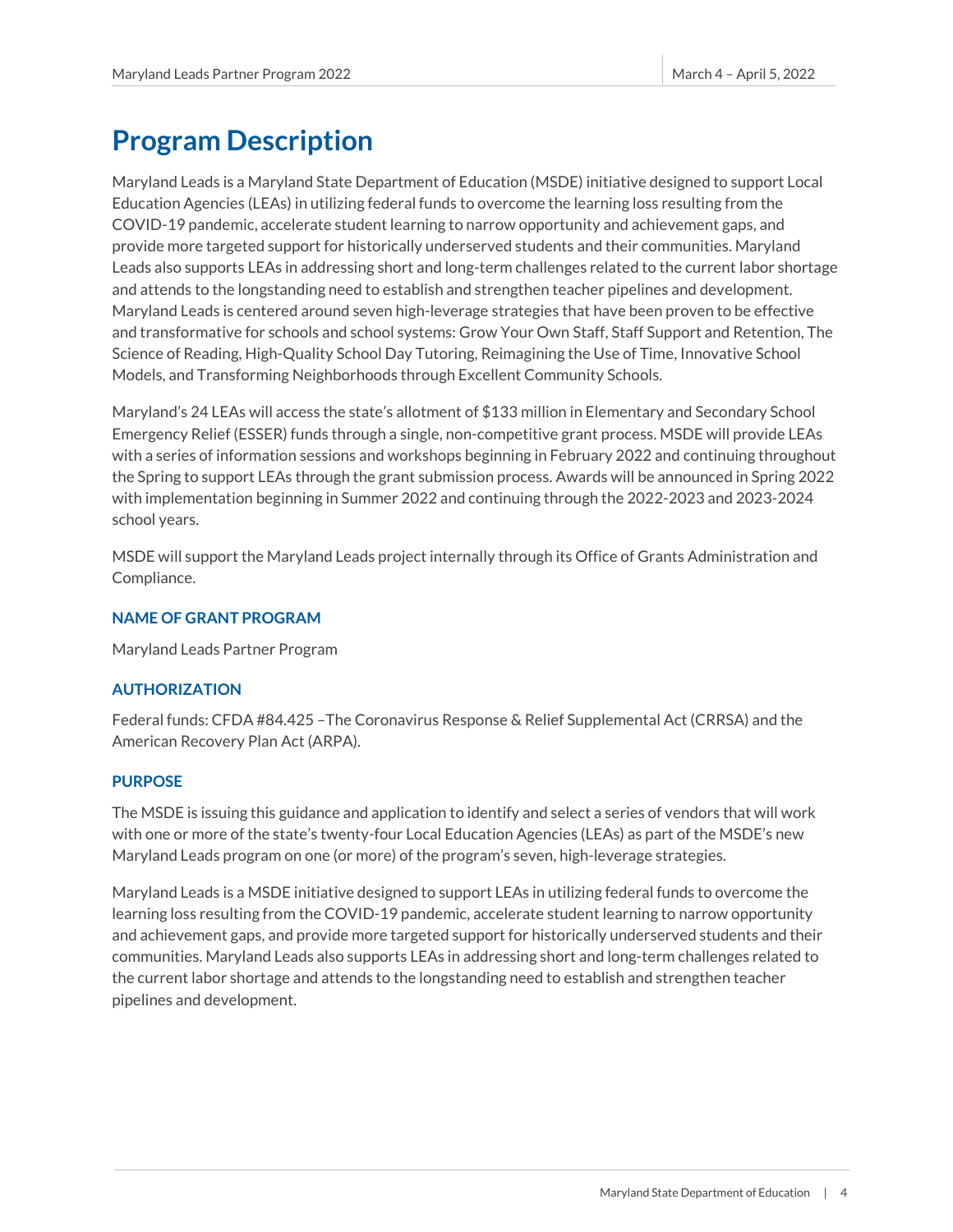#### <span id="page-5-0"></span>**DISSEMINATION**

This Grant Information Guide was released on March 4, 2022.

To apply for a partner grant, please complete the online application posted on the Maryland Leads webpage, here. A PDF copy of this application and an accessible version of this application may be downloaded from the site so that applicants can begin to prepare for their submission in advance.

#### <span id="page-5-1"></span>**DEADLINE**

Applications are due no later than 5pm on April 5, 2022.

#### <span id="page-5-2"></span>**GRANT PERIOD**

May 1, 2022 – September 30, 2024

#### <span id="page-5-3"></span>**ESTIMATED NUMBER OF GRANTS**

Estimated 30 - 45

#### <span id="page-5-4"></span>**ESTIMATED AVERAGE GRANT AMOUNT**

Award amounts will vary based on the number, type, and scope of strategy(ies) and the number, type, and scope of a given strategy's focus areas for which an applicant receives an award, as well as the number of Local Education Agencies (LEAs) who select that vendor for their Maryland Leads program. Applicants can respond to one, some, or all of the strategies and/or one, some, or all of a strategy's focus areas.

Example 1. An applicant submits and is evaluated on a response for all of the focus areas within the High-Quality School Day Tutoring Strategy.

Example 2. An applicant submits and is evaluated on a response for only two of the High-Quality School Day Tutoring Strategy's focus areas.

Example 3. An applicant submits and is evaluated on a response for all of the focus areas within the Innovative School Models Strategy and all of focus areas within the Reimagining the Use of Time Strategy.

Example 4. An applicant submits and is evaluated on a response for all of the focus areas within the Grow Your Own Staff Strategy and only one of the focus areas within the Staff Support and Retention Strategy.

Grant award for program participation does not ensure an applicant will receive grant funding since final award amounts are related to LEA program partner choice and LEA Maryland Lead program(s) selection.

#### <span id="page-5-5"></span>**ELIGIBILITY**

The Maryland Leads Partner Program is open to any applicants that can, either directly or through its subcontractor(s) meet all of the requirements `related to the Maryland Leads strategy(ies) and focus area(s) to which the applicant responds. The applicants(s) shall remain responsible for grant performance even if using subcontractors.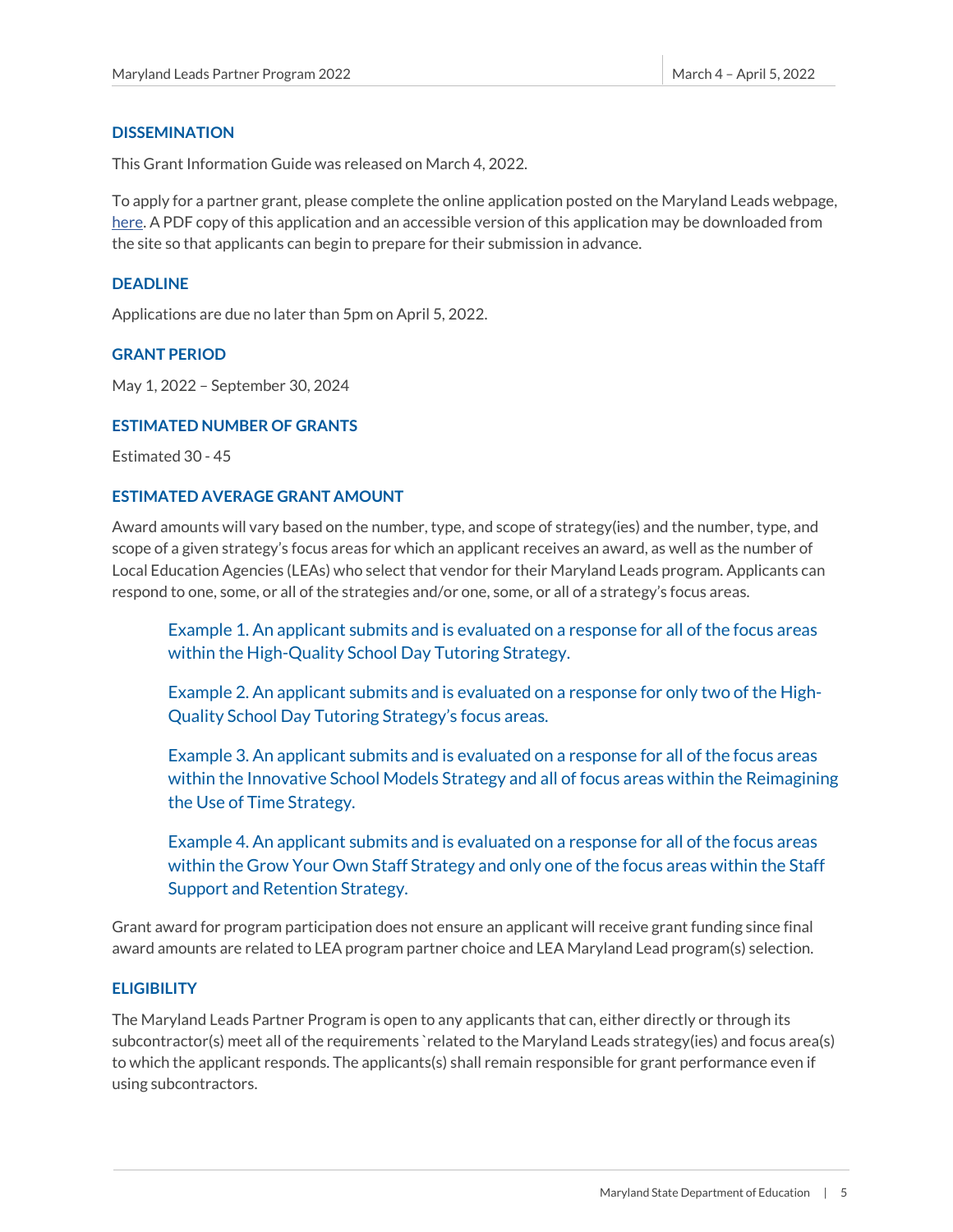#### <span id="page-6-0"></span>**PROJECT GOALS**

Maryland Leads is centered around seven high-leverage strategies that have been proven to be effective and transformative for schools and school systems. The key project goal for Maryland Leads as it relates to this Request for Proposal is to plan and support the administration of one, some, or all of the following strategies in one, some, or all of the state's twenty-four LEAs:

- Grow Your Own Staff
- Staff Support and Retention
- The Science of Reading
- High-Quality School Day Tutoring
- Reimagining the Use of Time
- Innovative School Models
- Transforming Neighborhoods through Excellent Community Schools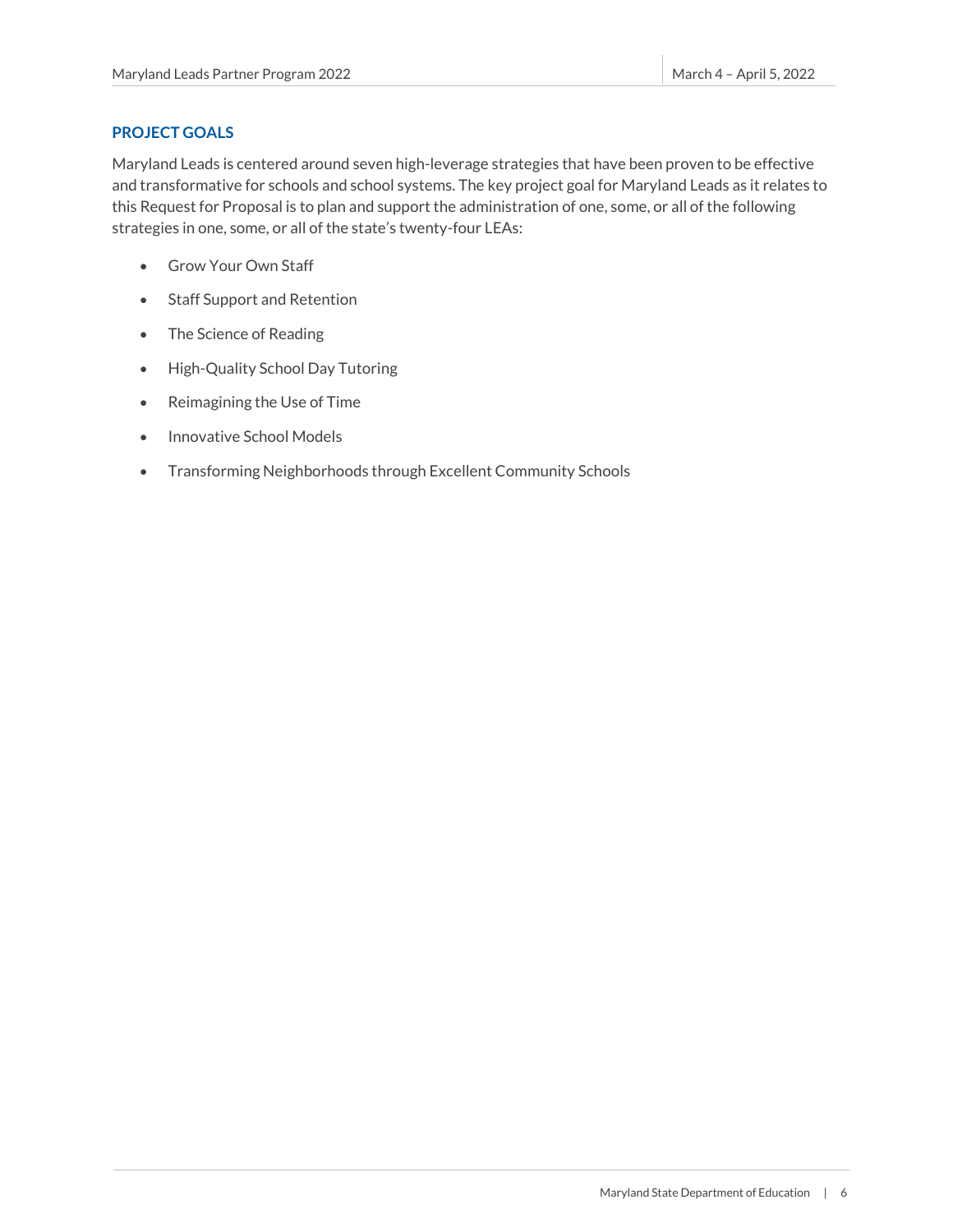## <span id="page-7-0"></span>**Partner Responsibilities**

Each strategy contains several focus areas and associated best practices from the field that LEAs may choose to implement. The LEAs' choices will depend on the individual needs of their students, schools, and communities.

LEAs will have the opportunity to work with best-in-class partners to strategize and execute plans within and across all seven strategies. To participate in the grant opportunity, LEAs must choose at least two of the seven strategies. Below is a brief description by strategy of the focus areas with which partners can assist LEAs. The different strategies will have different partners available from which to choose. Some partners may be available to support LEAs in all of the focus areas for a particular strategy, while others may only support the execution of some areas. For example, Partner A may offer to support an LEA in developing a strategic staffing plan while Partner B offers to support the LEA in developing a marketing and recruiting campaign for prospective employees. Meanwhile, Partner C may offer to support the LEA in doing both. LEAs will choose from available partners within their awarded strategies after completing the grant submission process.

#### <span id="page-7-1"></span>**GROW YOUR OWN STAFF**

- 1) Assist LEAs with the development and implementation of strategic staffing plans to grow their own students, staff, and community members into teachers and other professional support positions (e.g., social workers, speech language pathologists, etc.). Plans should include strategies to diversify the workforce with underrepresented groups. Plans should also include strategies to build pipelines for hard-to-fill areas (e.g., math, science, special education, bilingual, and CTE).
	- $\circ$  Design residency or apprenticeship models where participants work full-time in schools while earning necessary degrees and/or credentials.
	- $\circ$  Create LEA-led programs to alternatively certify degreed individuals interested in changing careers and joining the education field. Programs should include significant support and clinical experiences to ensure participants are prepared for success.
	- o Design programs to inspire and support an LEA's student community to pursue jobs in education.
- 2) Partner with LEAs to conduct needs assessments, collect stakeholder feedback, evaluate programs and plan for sustainability, including systems and support for hiring and placement of participants.
- 3) Plan and implement marketing and recruiting campaigns for specific groups and/or positions.

#### <span id="page-7-2"></span>**STAFF SUPPORT AND RETENTION**

- 1) Assist LEAs with the development and implementation of strategic plans to better support and retain staff. Plans may include strategies related to induction and orientation, compensation, professional development, coaching, mentorship, employee health and wellness, employee recognition, and climate and culture.
	- $\circ$  Redesign compensation structures and/or develop strategic compensation incentives.
	- $\circ$  Develop programs to increase employee efficacy through job-embedded support and training such as mentorship, coaching, or co-teaching. Programs should include strategies for setting goals and providing quality feedback.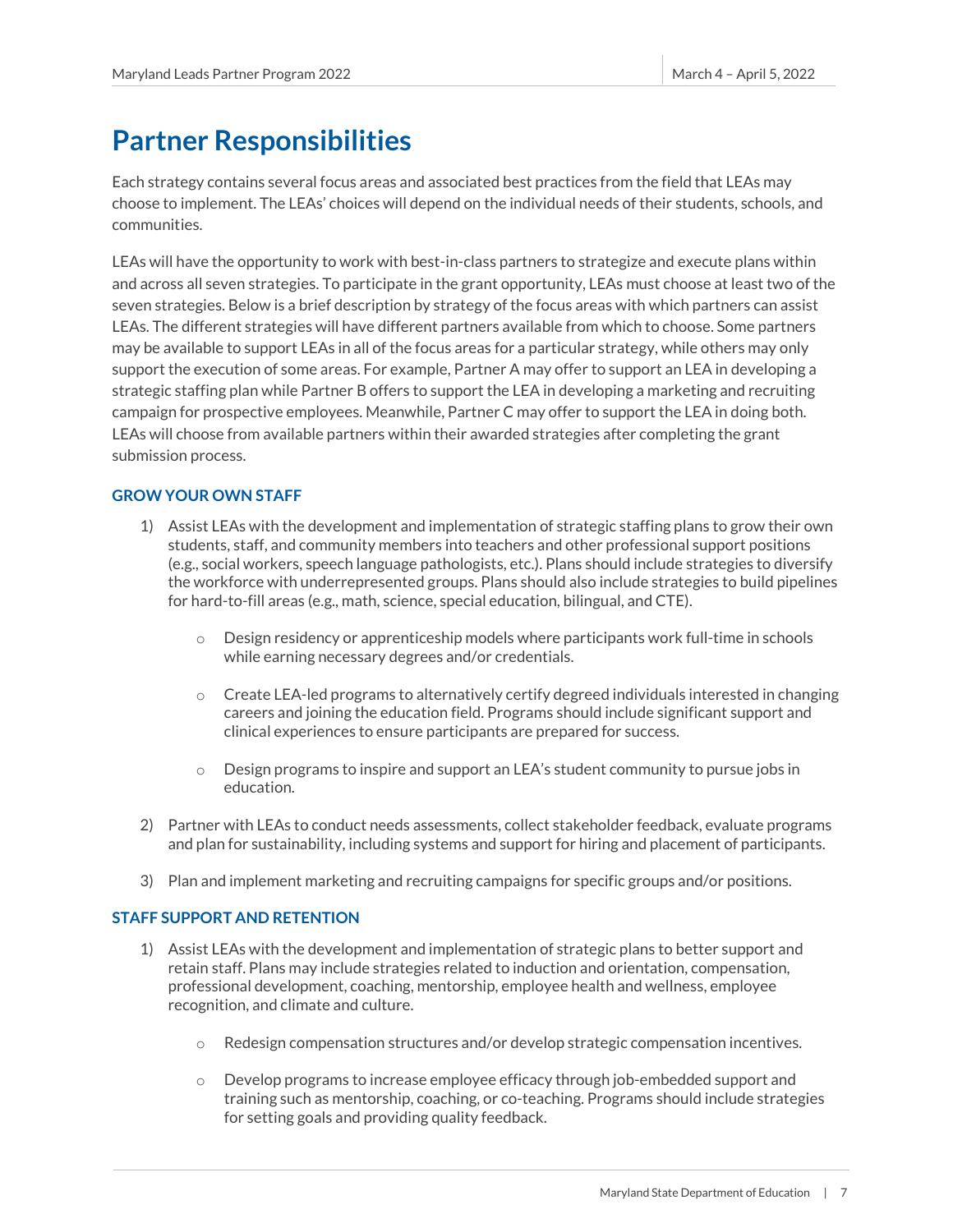- $\circ$  Redesign employee orientation and induction experiences, particularly for early career teachers.
- $\circ$  Design opportunities for employees to progress within their roles as leaders.
- $\circ$  Create and implement a cohort model to support teachers in obtaining National Board Certification.
- o Develop programs to support employee health and wellness.
- o Establish systems to recognize and reward employees.
- 2) Partner with LEAs to conduct needs assessments, collect stakeholder feedback, evaluate programs, and plan for sustainability.
- 3) Support LEAs in the marketing and communication of new programs and activities.

#### <span id="page-8-0"></span>**THE SCIENCE OF READING**

- 1) Assist LEAs with the development and implementation of strategic plans to provide rigorous professional development to K-3 teachers and other relevant staff that is aligned to the science of reading and best practices in literacy. Plans should include creating systems to support the implementation of the training such as establishing a trainer-of trainers model, developing professional learning communities for literacy, or strategically deploying instructional coaches and literacy specialists.
- 2) Provide training to K-3 teachers and other relevant staff in the science of reading.
- 3) Ensure LEAs have high-quality, content-rich instructional materials and assessment tools aligned to the science of reading and Maryland's Ready to Read Act.
- 4) Create systems for progress monitoring, including the use of universal screeners, to ensure all students are reading by the end of third grade and have the appropriate supports if still struggling with reading beyond third grade.

#### <span id="page-8-1"></span>**HIGH-QUALITY SCHOOL DAY TUTORING**

- 1) Assist LEAs with the development and implementation of a strategic plan to enable high-quality tutoring during the school day. The LEA may plan for this systemwide or for implementation in a subset of schools.
	- $\circ$  Establish a pipeline for tutors (college students, paraeducators, teachers, non-teaching professionals, volunteers, etc.).
	- $\circ$  Develop training for tutors that includes strategies for using data, differentiating instruction, and assessing learning.
	- $\circ$  Provide support to tutors to increase content knowledge, integrate technology, and provide accommodations for students in special programs.
	- $\circ$  Create systems to build the capacity of tutors through coaching and regular feedback.
	- o Ensure staff are trained in effectively grouping students.
	- $\circ$  Provide training to school staff who may supervise, direct, or mentor tutors.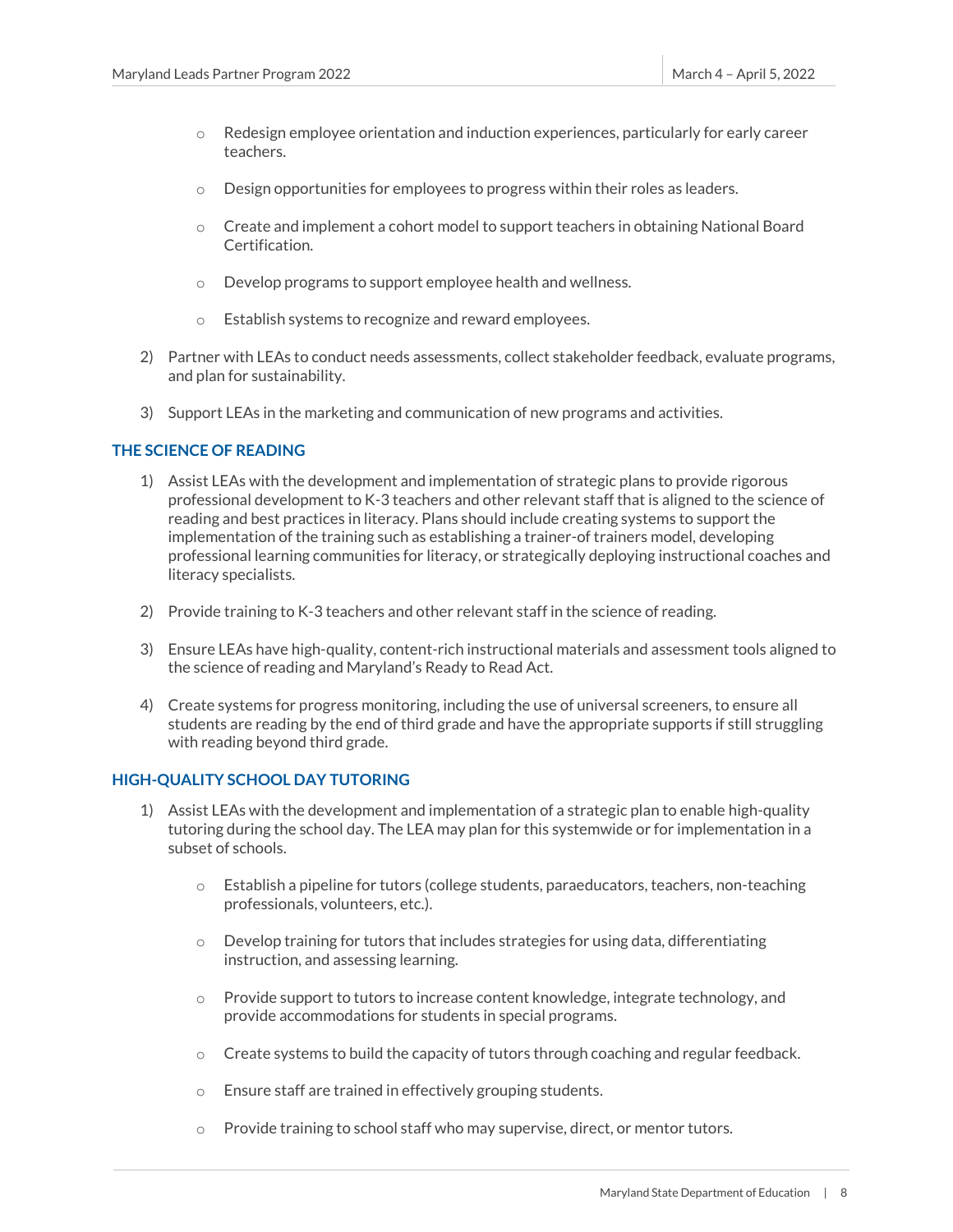- 2) Provide training for tutors or staff in effective tutoring practices.
- 3) Provide trained, experienced, tutors who can provide high-quality, school day tutoring.
- 4) Work with LEAs to ensure tutors have access to high-quality instructional materials and technology resources.
- 5) Partner with LEAs to conduct needs assessments, collect stakeholder feedback, evaluate programs, and plan for sustainability

#### <span id="page-9-0"></span>**REIMAGINING THE USE OF TIME**

- 1) Assist LEAs with the development and implementation of a strategic plan to reimagine the use of time and create opportunities that support students and their learning. The plan should include a reassessment and redesign of school schedules and calendars. The LEA may plan for this systemwide or for implementation in a subset of schools.
	- $\circ$  Redesign schedules to support differentiated instruction for students through smaller teacher to student ratios and flexible grouping.
	- $\circ$  Create opportunities for the most effective teachers to expand their reach and support the development of other teachers as well as work directly with students who have the highest needs.
	- $\circ$  Increase occurrences of tutoring, mentorship, service learning, career and college exploration, or social-emotional support.
	- o Design opportunities for students to explore individual interests and passions.
	- $\circ$  Redesign parent-teacher conferences to increase student and parent engagement as well as provide both groups with opportunities to take more active roles in teaching and learning at home and at school.
	- $\circ$  Develop and implement a program with a targeted set of systems and supports for 9th grade students that includes strategic grouping of students and teacher assignments; opportunities for social-emotional learning; teacher, counselor, and administrator professional development; family engagement; administrator engagement; and time for staff teams to meet and discuss students' individual needs.
	- $\circ$  Provide more time to support students who are historically underserved or who have experienced learning loss due to the pandemic.
- 2) Provide engaging and relevant programming directly to students through extended learning time opportunities during the school year.
- 3) Provide intensive and long-term support (6 10 years) to the most at-risk and underserved high school students to ensure they graduate from high school and aid them in pursuing additional education or entering the workforce.
- 4) Provide support to high-performing, underrepresented high school students and their families in accessing, attending, and graduating from Tier 1 colleges and universities across the nation. This includes preparing for college entrance exams, visiting institutions of higher education, completing college and financial aid applications, mentoring and advising through college, and securing summer internships and jobs.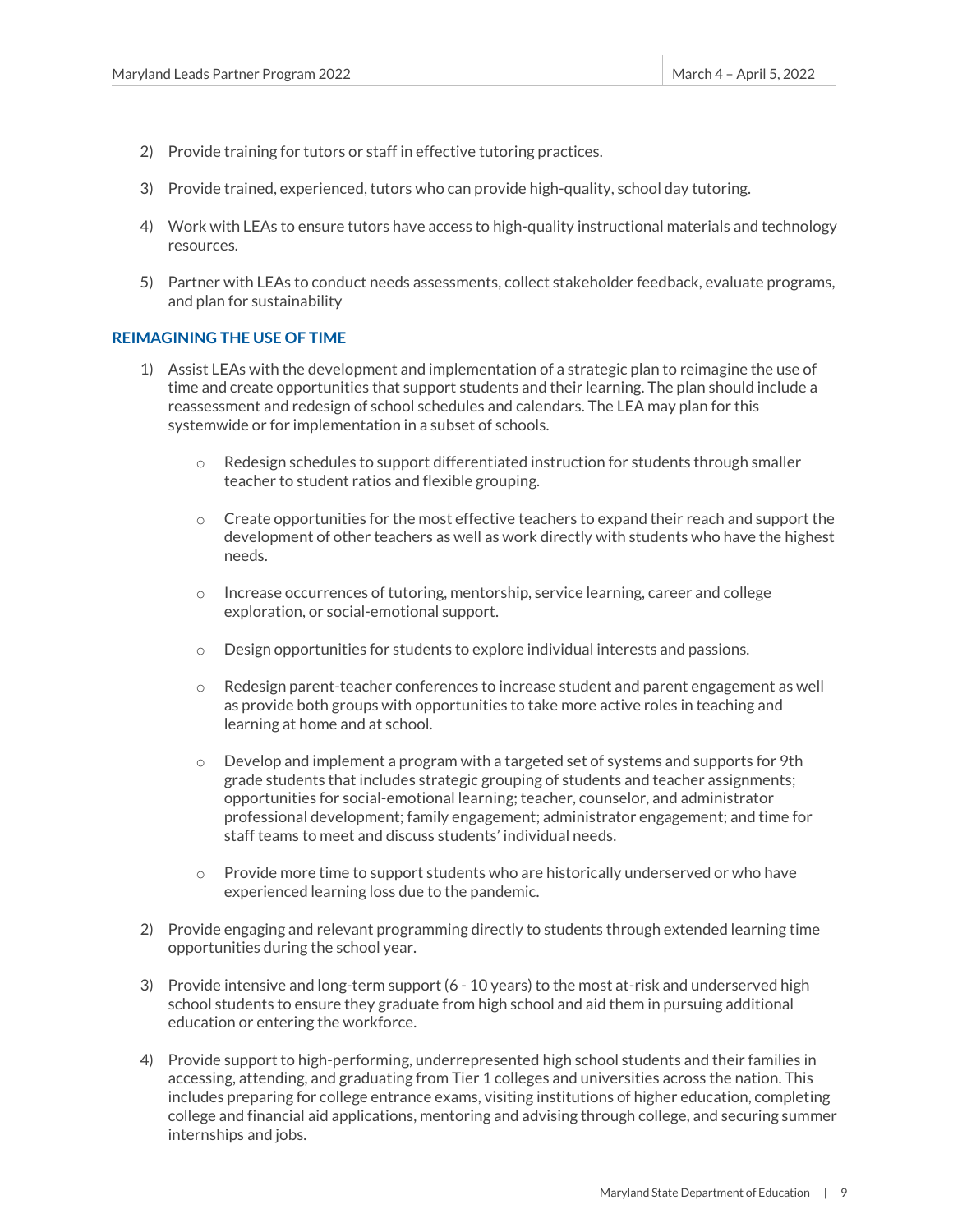5) Partner with LEAs to conduct needs assessments, collect stakeholder feedback, evaluate programs, and plan for sustainability.

#### <span id="page-10-0"></span>**INNOVATIVE SCHOOL MODELS**

- 1) Assist LEAs with the development and implementation of a strategic plan to launch new school model(s) designed to serve all students. LEAs may choose models related to Career and Technical Education (CTE), early/middle college, or the transformation of low performing schools. Support the LEA in executing all activities related to launching new school model(s).
	- o Facilitate opportunities for LEA to explore and choose models.
	- $\circ$  Support the LEA in engaging stakeholders regarding the selection of a school model.
	- $\circ$  Develop the process for hiring and placing school leaders, teachers, and other staff.
	- $\circ$  Partner with the school leader and potentially other staff in advance of the school's opening to support planning, hiring, community engagement, and student recruitment if applicable.
- 2) Provide staff with initial and ongoing professional development to support the implementation of the school model.
- 3) Ensure school has the instructional materials, supplies, and other equipment needed to support the new model.
- 4) Support LEAs in the marketing, communications, and recruitment efforts for new school model(s).
- 5) Assist LEAs in partnering with or launching an intermediary in collaboration with industry partners to provide students with opportunities for career awareness, career exploration, and work-based learning.
- 6) Partner with LEAs to conduct needs assessments, collect stakeholder feedback, evaluate implementation, and plan for sustainability.

#### <span id="page-10-1"></span>**TRANSFORMING NEIGHBORHOODS THROUGH EXCELLENT COMMUNITY SCHOOLS**

- 1) Assist LEAs in the development and implementation of a strategic plan designed to launch a robust and high-quality community schools initiative that serves a designated community and/or neighborhood and utilizes an asset-based approach to strengthen school-to-home relationships as well as the school's relationship to the community. Support the LEA in executing all activities related to this effort.
	- $\circ$  Initiate, develop, and implement a collective impact initiative to align efforts and support for a specific community.
	- $\circ$  Develop and align partnerships and resources to aid families in overcoming unemployment, trauma, generational poverty, and a number of other challenges that ultimately impact a student's academic success.
	- $\circ$  Create systems and structures needed to support high-quality implementation of coordinated case management and care.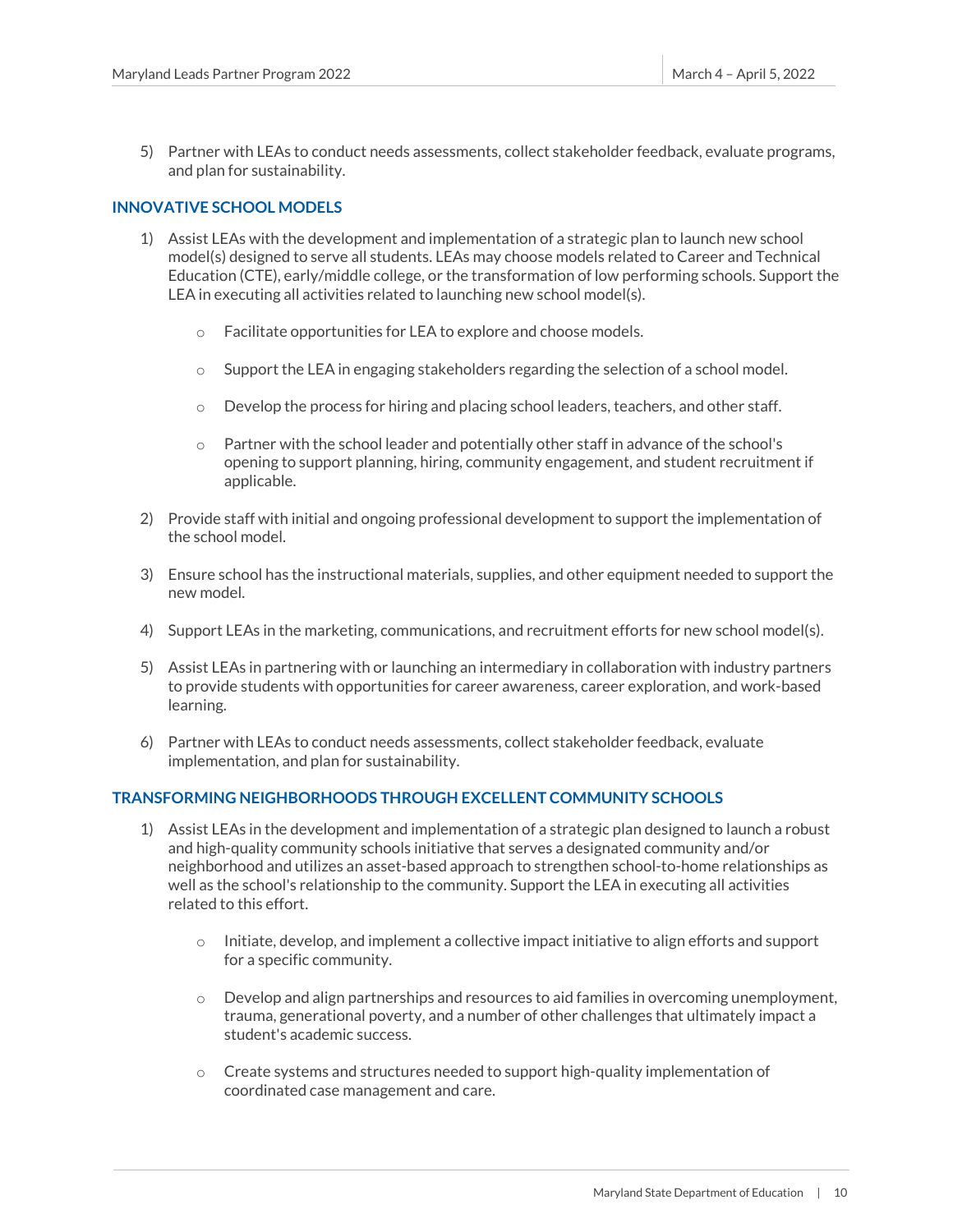- $\circ$  Design and implement a comprehensive family engagement model that provides families with a variety of ways to engage around their needs and interests, connects with families at home or in the community, communicates in families' preferred language, and establishes opportunities to develop them as leaders and advocates.
- 2) Provide direct services to families related to mental and physical health, nutrition, housing, job training, and other needs.
- 3) Partner with LEAs to conduct needs assessments, collect stakeholder feedback, evaluate programs, and plan for sustainability.
- 4) Support LEAs in the marketing and communication of the initiative as well as individual programs and activities

#### <span id="page-11-0"></span>**PROJECT MILESTONES**

MSDE will award subgrants under the federal funding to applicants. During the program, MSDE will pay partners for costs associated with the completion of major project milestones. Project milestones require LEA sign-off to the MSDE.

An awardee is only responsible for ensuring project milestones associated with the strategy area:

- to which the Awardee responded through this application;
- to which the Awardee was awarded through this application process; and
- for which the Awardee was selected as a partner vendor by a participating LEA under the Maryland Leads program.

For example, if an applicant proposes a response only for strategy one, the Grow Your Own Staff strategy, that applicant is awarded a contract to be an LEA partner, and an LEA selects that vendor as part of their Maryland Leads Grow Your Own Staff program, the applicant is responsible only for milestones associated with the Grow Your Own Staff program.

#### <span id="page-11-1"></span>**MILESTONE SUBMISSION**

The MSDE will closely monitor Partner Subgrantee(s) progress toward milestones to ensure that expenses align with their cost proposals. For every milestone, the Partner Subgrantee shall request that the MSDE Office of Grants Administration and Compliance confirm completion of that milestone by sending an e-mail identifying the milestone name, any related invoice documentation, and date of receipt. Subgrantees must include, where applicable, LEA sign off with any deliverable submission notice to the MSDE Office of Grants Administration and Compliance. MSDE will issue a notice of milestone confirmation to subgrantees and issue payment.

In the event of rejection, the MSDE will formally communicate in writing any milestone deficiencies, errors, inaccuracies, or non-conformities to the Subgrantee. The subgrantee shall correct deficiencies and resubmit the corrected milestone for acceptance within an agreed-upon time period to receive payment.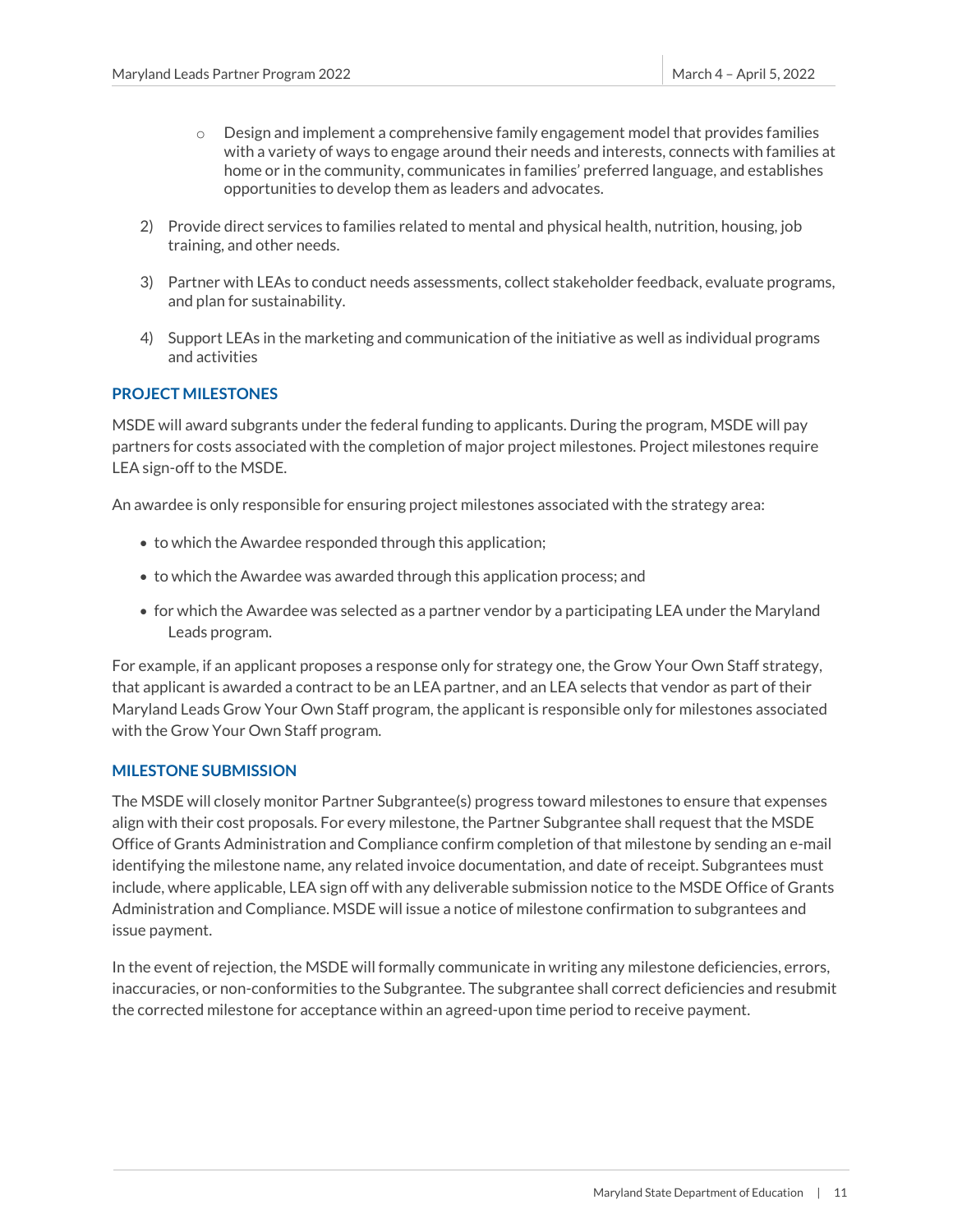#### <span id="page-12-0"></span>**GRANT AWARD PAYMENTS**

The subgrantee shall e-mail completed grant invoices to support award payments along with completed project milestones t[o Maryland.Leads@maryland.gov.](mailto:Maryland.Leads@maryland.gov) All invoices related to project milestones shall be verified by the subgrantee, the LEA, where applicable, and the MSDE as accurate at the time of submission. The Department reserves the right to reduce or withhold grant payment in the event the subgrantee does not provide the Department with all required milestones within the time frame specified in the Grant Agreement (GA) or Notice of Grant Award (NOGA) or otherwise breaches the terms and conditions of the GA or NOGA.

#### <span id="page-12-1"></span>**INSURANCE REQUIREMENTS**

The subgrantee will need to meet any insurance requirements of Local Education Agencies with which the subgrantee partners as part of this program. The subgrantee shall maintain, at a minimum, the insurance coverages outlined below, or any minimum requirements established by law if higher, for the duration of the grant performance period:

- 1) Commercial General Liability of \$1,000,000 combined single limit per occurrence for bodily injury, property damage, and personal and advertising injury and \$3,000,000 annual aggregate. The minimum limits required herein may be satisfied through any combination of primary and umbrella/excess liability policies.
- 2) Errors and Omissions/Professional Liability \$1,000,000 per combined single limit per claim and \$3,000,000 annual aggregate.
- 3) Crime Insurance/Employee Theft Insurance to cover employee theft with a minimum single loss limit of \$1,000,000 per loss, and a minimum single loss retention not to exceed \$10,000. The State of Maryland and the Department should be added as a "loss payee."
- 4) Cyber Security / Data Breach Insurance (For any service offering hosted by the grantee) ten million dollars (\$10,000,000) per occurrence. The coverage must be valid at all locations where work is performed or data or other information concerning the State's claimants or employers is processed or stored.
- 5) Worker's Compensation The grantee shall maintain such insurance as necessary or as required under Workers' Compensation Acts, the Longshore and Harbor Workers' Compensation Act, and the Federal Employers' Liability Act, to not be less than one million dollars (\$1,000,000) per occurrence (unless a state's law requires a greater amount of coverage). Coverage must be valid in all states where work is performed.
- 6) Automobile or Commercial Truck Insurance The grantee shall maintain Automobile or Commercial Truck Insurance (including owned, leased, hired, and non-owned vehicles) as appropriate with Liability, Collision, and PIP limits no less than those required by the State where the vehicle(s) is registered, but in no case less than those required by the State of Maryland.

The State and any LEA that ultimately partners with the subgrantee shall be listed as an additional insured on the faces of the certificates associated with the coverages listed above, including umbrella policies, excluding Workers' Compensation Insurance and professional liability. Any insurance furnished as a condition of the grant shall be issued by a company authorized to do business in the State. The subgrantee shall require any subcontractors to obtain and maintain comparable levels of coverage and shall provide the MSDE with the same documentation as is required of the subgrantee.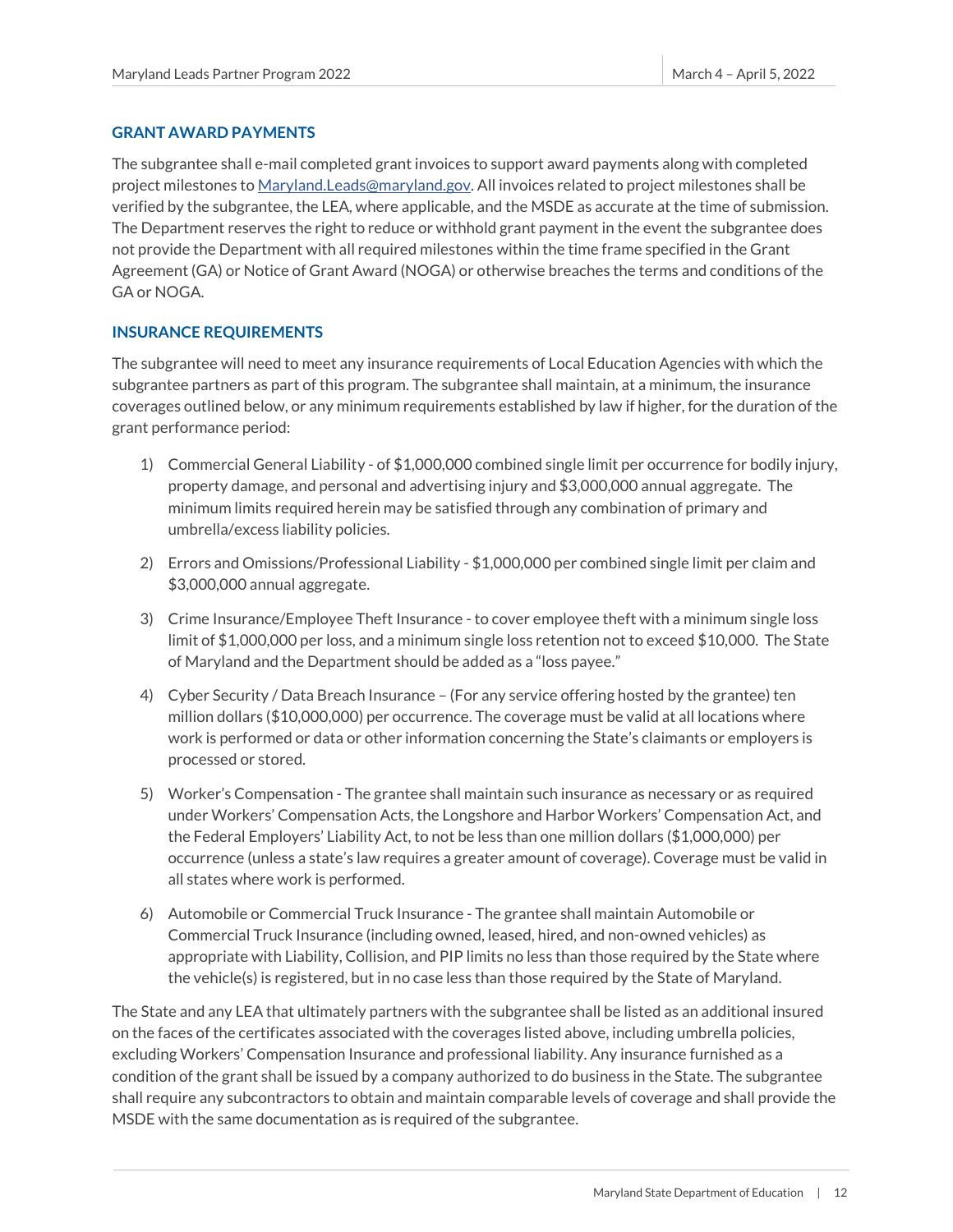## <span id="page-13-0"></span>**Application**

The grant application consists of two sections: The grant project proposal, and the grant budget proposal. Please omit all planned budget and cost information from the grant project proposal. Submit the grant applications via email as a PDF attachment to[: Maryland.Leads@maryland.gov.](mailto:Maryland.Leads@maryland.gov) **The full application must not exceed forty, single-sided pages, including appendices**.

#### <span id="page-13-1"></span>**GRANT PROJECT PROPOSAL**

Maryland Leads is centered around seven high-leverage strategies that have been proven to be effective and transformative for schools and school systems: Grow Your Own Staff, Staff Support and Retention, The Science of Reading, High-Quality School Day Tutoring, Reimagining the Use of Time, Innovative School Models, and Transforming Neighborhoods through Excellent Community Schools. The grant project proposal should clearly demonstrate the applicant's ability to fulfill project milestones for a given strategy(ies) and related focus area(s) and to drive impact. Applications should show understanding of the elements required to effectuate positive change and applicants should provide a history of achieving real, measurable results. The grant project proposal should contain:

- 1) A Title Page bearing the name and address of the applicant and the name of this grant program ("The Maryland Leads Partner Program 2022").
- 2) A Table of Contents shall follow the Title Page for the project proposal, organized by section, subsection, and page number.
- 3) Any information which is claimed to be confidential and/or proprietary information should be identified by page and section number and placed after the Title Page and before the Table of Contents in the grant project proposal, and if applicable, separately in the budget proposal. An explanation for each claim of confidentiality shall be included. The entire application cannot be given a blanket confidentiality designation - any confidentiality designation must apply to specific sections, pages, or portions of pages of the application and an explanation for each claim shall be included.
- 4) The applicant shall condense and highlight the contents of the grant project proposal in a separate section titled "Executive Summary."
	- $\circ$  In addition, the Summary shall indicate whether the applicant is the subsidiary of another entity, and if so, whether all information submitted by the applicant pertains exclusively to the applicant. If not, the subsidiary applicant shall include a guarantee of grant performance from its parent organization as part of its Executive Summary.
	- $\circ$  The Executive Summary shall also identify any exceptions the applicant has taken to the requirements of this grant program, the Grant Agreement Terms (Appendix A), or any other exhibits or attachments. Acceptance or rejection of exceptions is within the sole discretion of the MSDE. Exceptions to terms and conditions, including partner responsibilities, may result in having the application deemed unacceptable or classified as not reasonably susceptible of being selected for award.
- 5) The applicant shall provide a grant project proposal narrative, in which the applicant shall address each program requirement (strategy area(s) and respective focus area(s)) to which it is applying in its grant project proposal with a cross reference to the partner responsibility in this document. The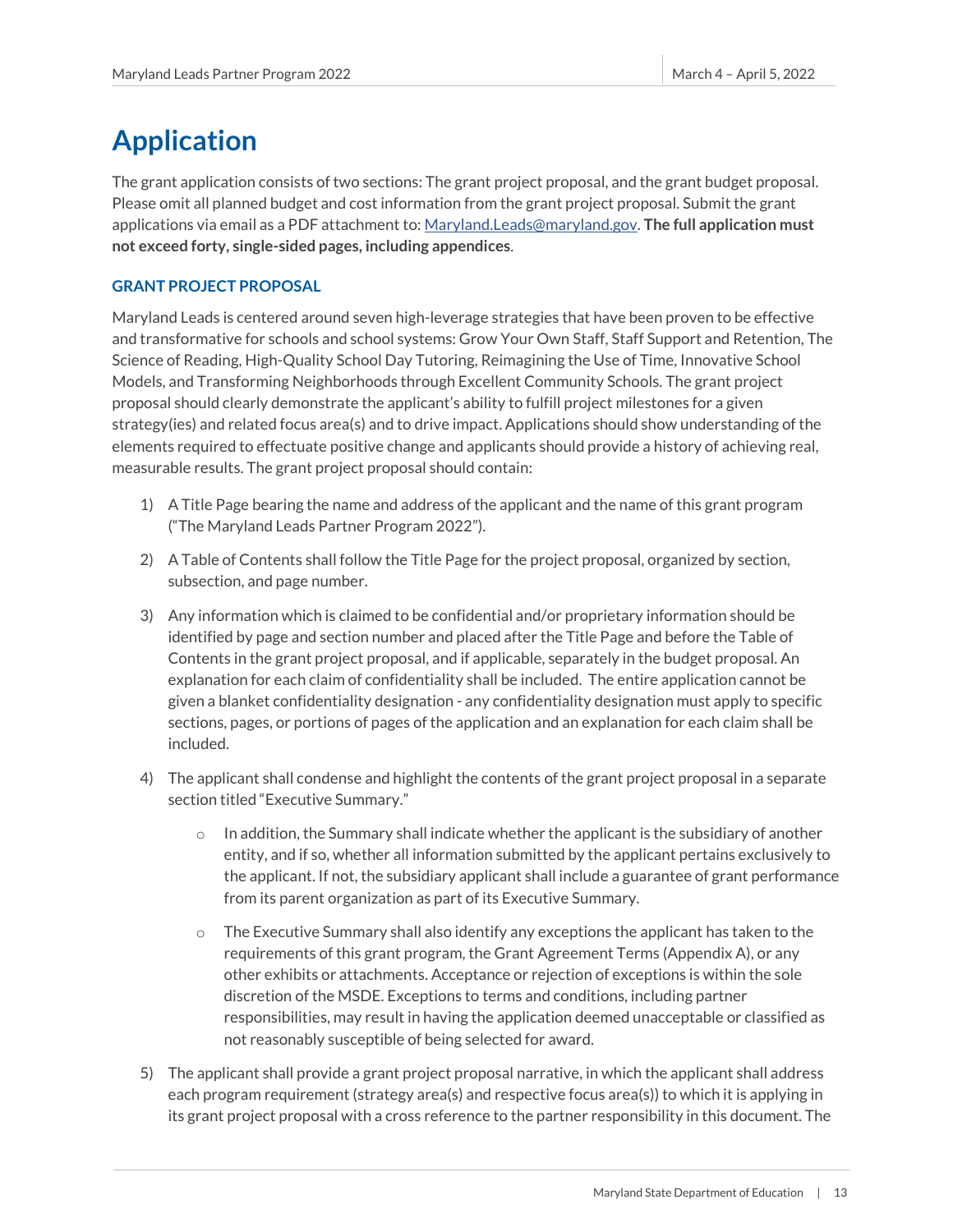applicant shall describe how its proposed application will meet or exceed the expected project milestones and deliver measurable results.

- o Since applicants can respond to one, some, or all seven, high-leverage strategy areas and respective focus areas, responses need only address requirements for the areas to which the applicant is responding.
- $\circ$  Any exception to a requirement, term, or condition may result in having the application classified as not reasonably susceptible of being selected for award.
- $\circ$  The applicant shall give a definitive section-by-section description of the proposed plan to meet the requirements of the grant project, i.e., a Work Plan. The Work Plan shall include the specific methodology, techniques, and number of staff, if applicable, to be used by the applicant in meeting project milestones as outlined in the Partner Responsibilities section, above. The description shall include an outline of the overall management concepts employed by the applicant and a project management plan, including project control mechanisms and overall timelines. Project deadlines considered grant milestones must be recognized in the Work Plan.
- $\circ$  Implementation Schedule Applicants shall provide the proposed implementation schedule with the project proposal. Because project start dates will likely differ with different LEAs, the implementation schedule should not assume a certain project start date and should instead lay out the relative schedule (e.g., Month 1 instead of July).
- $\circ$  The applicant shall identify the location(s) from which it proposes to provide services, including, if applicable, any current facilities that it operates, and any required construction to satisfy the MSDE's requirements as outlined in this grant program.
- $\circ$  The applicant shall provide a draft Problem Escalation Procedure (PEP) that includes, at a minimum, titles of individuals to be contacted by the MSDE or a LEA should problems arise under the Grant Agreement Terms and explains how problems with work under the Grant Agreement Terms will be escalated to resolve any issues in a timely manner.
- 6) The applicant shall identify the qualifications and types of staff proposed to be utilized under the grant performance. Specifically, the applicant shall:
	- $\circ$  Describe in detail how the proposed staff's experience and qualifications relate to their specific responsibilities, including any staff of proposed subcontractor(s), as detailed in the Work Plan.
	- $\circ$  Include individual resumes for key personnel, including key personnel for any proposed subcontractor(s), who are to be assigned to the project if the applicant is awarded participation in the grant program. Each resume should include the amount of experience the individual has had relative to the Scope of Work set forth in this solicitation.
	- $\circ$  Include letters of intended commitment to work on the project, including letters from any proposed subcontractor(s).
	- $\circ$  Provide an Organizational Chart outlining personnel and their related duties. The applicant shall include job titles and the percentage of time each individual will spend on his/her assigned tasks. Applicants using job titles other than those commonly used by industry standards must provide a crosswalk reference document.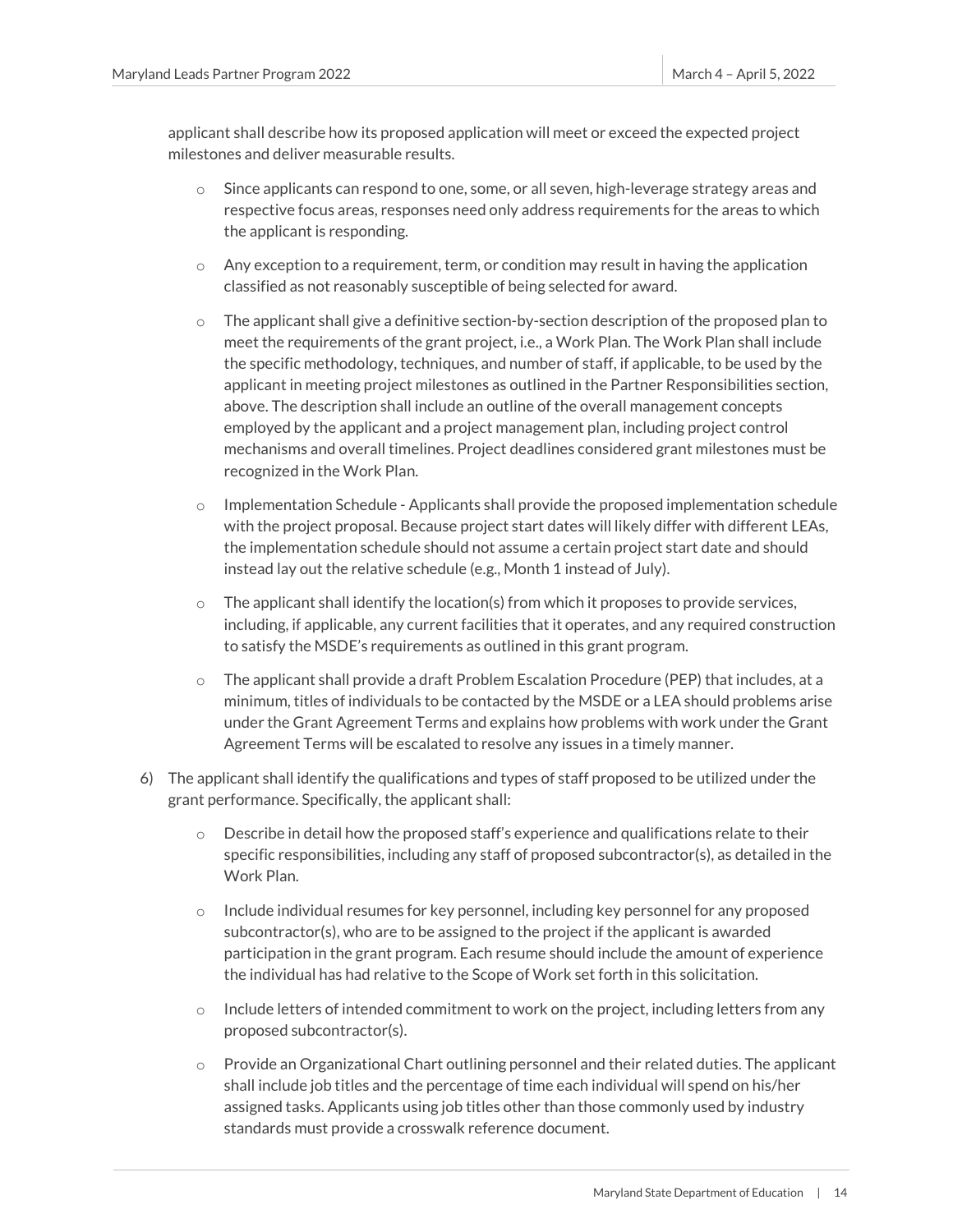- 7) The applicant shall include information on experience with similar projects and services, including the applicant's capacity to achieve results related to the Maryland Leads high-leverage strategy area(s) to which the application responds. The applicant shall describe how its organization can meet the requirements of this grant program and shall also include the following information:
	- o The number of years the applicant has conducted grant program-related work;
	- $\circ$  The number of clients/customers and geographic locations that the applicant currently serves;
	- $\circ$  The names and titles of headquarters or regional management personnel who may be involved with supervising the services to be performed as part of the grant program; and
	- o The applicant's process for resolving billing errors.
- 8) At least three (3) references are requested from customers, partners, or other grant-issuing public agencies from whom the applicant has received or participated in a grant program, who are capable of documenting the applicant's ability to provide the partner responsibilities specified in the grant project proposal. The MSDE reserves the right to request additional references or utilize references not provided by the applicant. Points of contact must be accessible and knowledgeable regarding applicant performance. Each reference shall be from a client or grantor with or for whom the applicant has conducted activities within the past five (5) years and shall include the following information:
	- o Name of reference organization;
	- $\circ$  Name, title, telephone number, and e-mail address, if available, of point of contact for reference organization;
	- $\circ$  Where applicable, district local education agency and/or state education agency size (measured by student enrollment); and
	- $\circ$  Value, type, duration, and description of work/project support/program provided.
- 9) The applicant must include in its grant project proposal a commonly-accepted method to prove its fiscal integrity. If available, the applicant shall include Financial Statements, preferably a Profit and Loss (P&L) statement and a Balance Sheet, for the last two (2) years (independently audited preferred).
- 10) The applicant shall provide a copy of its current certificate of insurance showing the types and limits of insurance in effect as of the application submission date.
- 11) Legal Action Summary
	- $\circ$  A statement as to whether there are any outstanding legal actions or potential claims against the applicant and a brief description of any action
	- $\circ$  A brief description of any settled or closed legal actions or claims against the applicant over the past five (5) years
	- $\circ$  A description of any judgments against the applicant within the past five (5) years, including the court, case name, complaint number, and a brief description of the final ruling or determination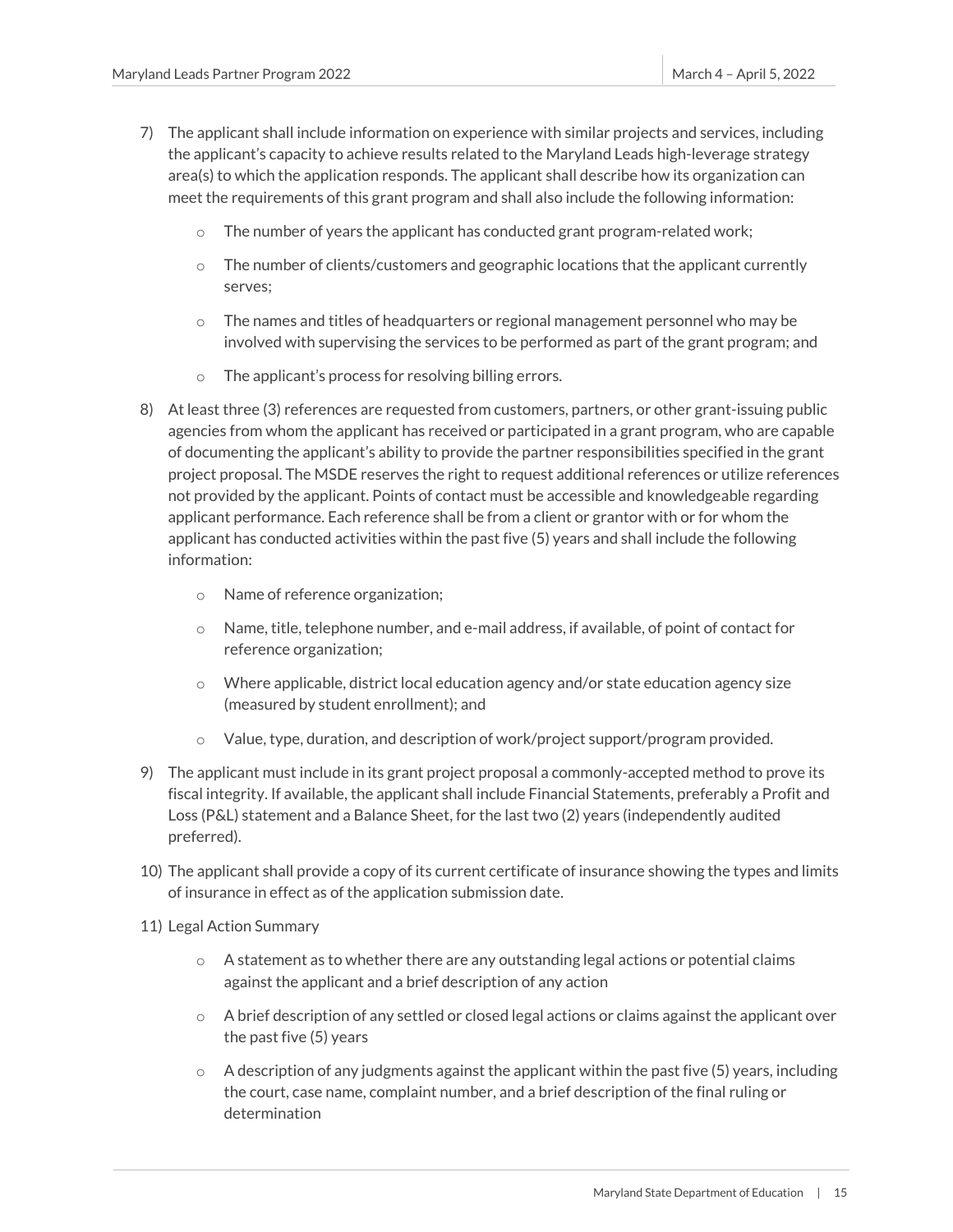#### <span id="page-16-0"></span>**BUDGET PROPOSAL**

All applicants should submit their program budget proposal as an appendix to their application. The budget proposal should include planned expenses with a clear unit cost. For example, if an applicant will require a program implementation fee per LEA, the applicant should indicate the planned spending necessary for the implementation fee per LEA. If an applicant will require award dollars to support tutoring services, the applicant should indicate the cost per-pupil. **The budget proposal should not exceed two, one-sided pages.** All Unit and Extended Prices must be clearly entered in dollars and cents, e.g., \$24.15. Make your decimal points clear and distinct. The budget proposal is to be signed and dated by an individual who is authorized to bind the applicant to the prices entered in the budget proposal.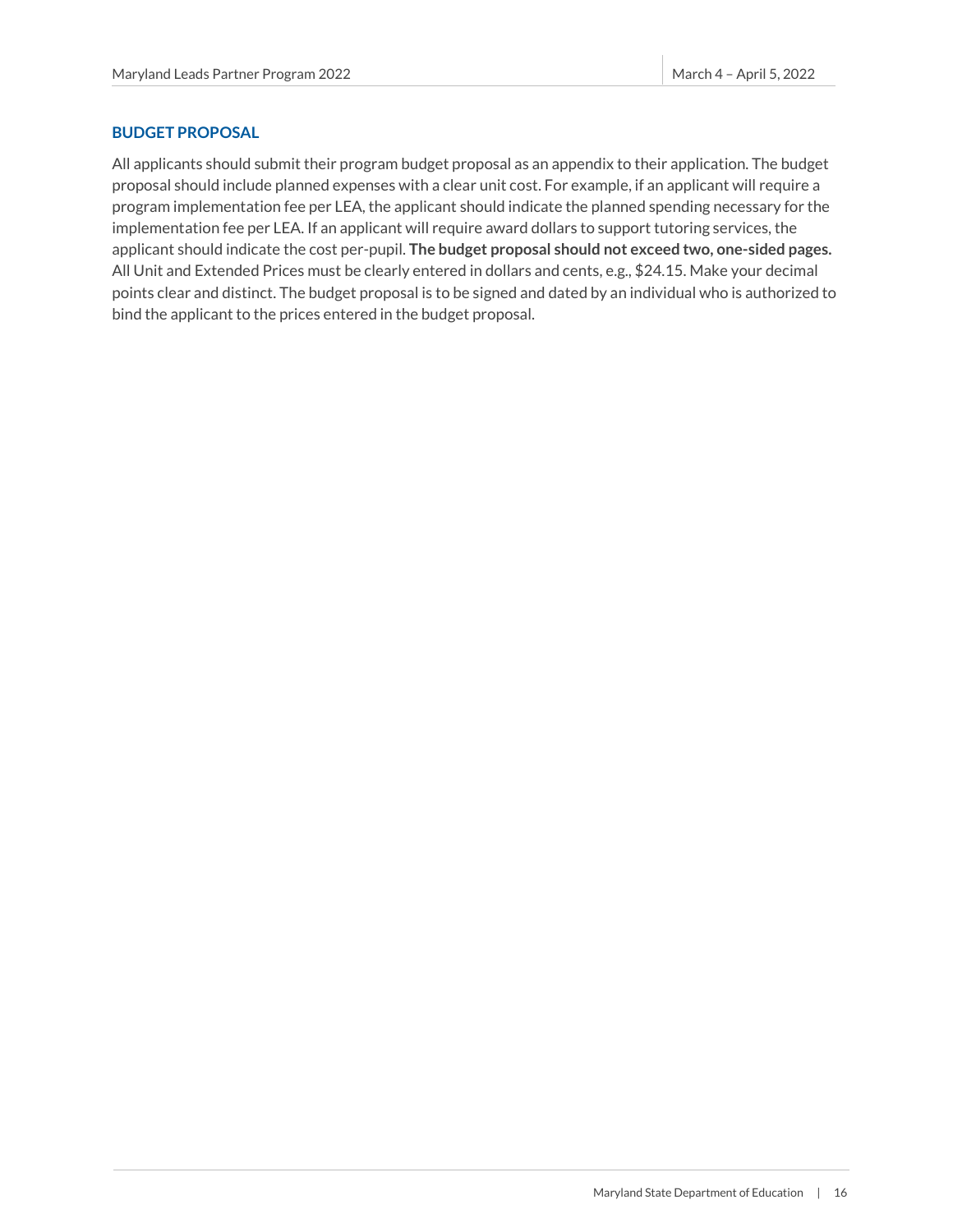## <span id="page-17-0"></span>**The Review and Award Process**

Evaluation of applications will be performed in accordance with and based on the evaluation criteria set forth below. The Evaluation Committee will review project proposals, budget proposals, and participate in applicant oral presentations and discussions. The MSDE reserves the right to utilize the services of individuals outside of the established Evaluation Committee for advice and assistance, as deemed appropriate. During the evaluation process, the Committee may determine at any time and for any reason that a particular applicant is not susceptible for award.

#### <span id="page-17-1"></span>**AWARD BASIS**

A grant shall be awarded to the responsible applicants submitting the applications that have been determined to be the most advantageous to the State for being able to provide the programmatic support and project-based work as specified in this document, considering the anticipated spending rates identified in the budget proposal and evaluation factors set forth in this document. MSDE reserves the right to cancel this grant process, accept or reject any and all applications, in whole or in part, received in response to this grant program, waive or permit the cure of minor irregularities, and conduct discussions with all qualified or potentially qualified applicants in any manner necessary to serve the best interests of the Department.

#### <span id="page-17-2"></span>**ORAL APPLICATION PRESENTATION**

Applicants may be required to make oral presentations to MSDE representatives. Applicants must confirm in writing any substantive oral clarification of, or change in, their applications made in the course of discussions. Any such written clarifications or changes then become part of the application. The MSDE will notify applicants of the time and place of any oral presentations.

#### <span id="page-17-3"></span>**REVIEW CRITERIA**

The criteria to be used to evaluate each application are listed below in descending order of importance.

#### **Technical Response to Requirements and Work Plan**

The MSDE will assess the extent to which the applicant's project proposal illustrates a comprehensive understanding of partner responsibilities and mastery of the subject matter, including an explanation of how the applicant will achieve project milestones and the applicant's history of achieving measurable results. Applications that include limited responses to partner responsibilities such as "concur" or "will comply" will receive a lower ranking than those applications that demonstrate an understanding of the responsibilities and include: plans to achieve all milestones; the criteria for grant program success; and a history of achieving results in line with the success criteria that the applicant posits in their respective grant application. Applications that demonstrate the applicant's alignment with research-based best practice and a history of achieving demonstrable results will receive a higher ranking.

### **Experience and Qualifications of Proposed Staff as well as the Applicant's Relevant District/State Education Agency Experience**

MSDE will assess the extent to which applicants and their respective project personnel demonstrate capacity to achieve results at scale with one or multiple Maryland Local Education Agencies. MSDE will examine references, prior implementation experience, and the qualifications of project personnel.

#### **Unit Cost and Value Add to the Maryland Leads Program**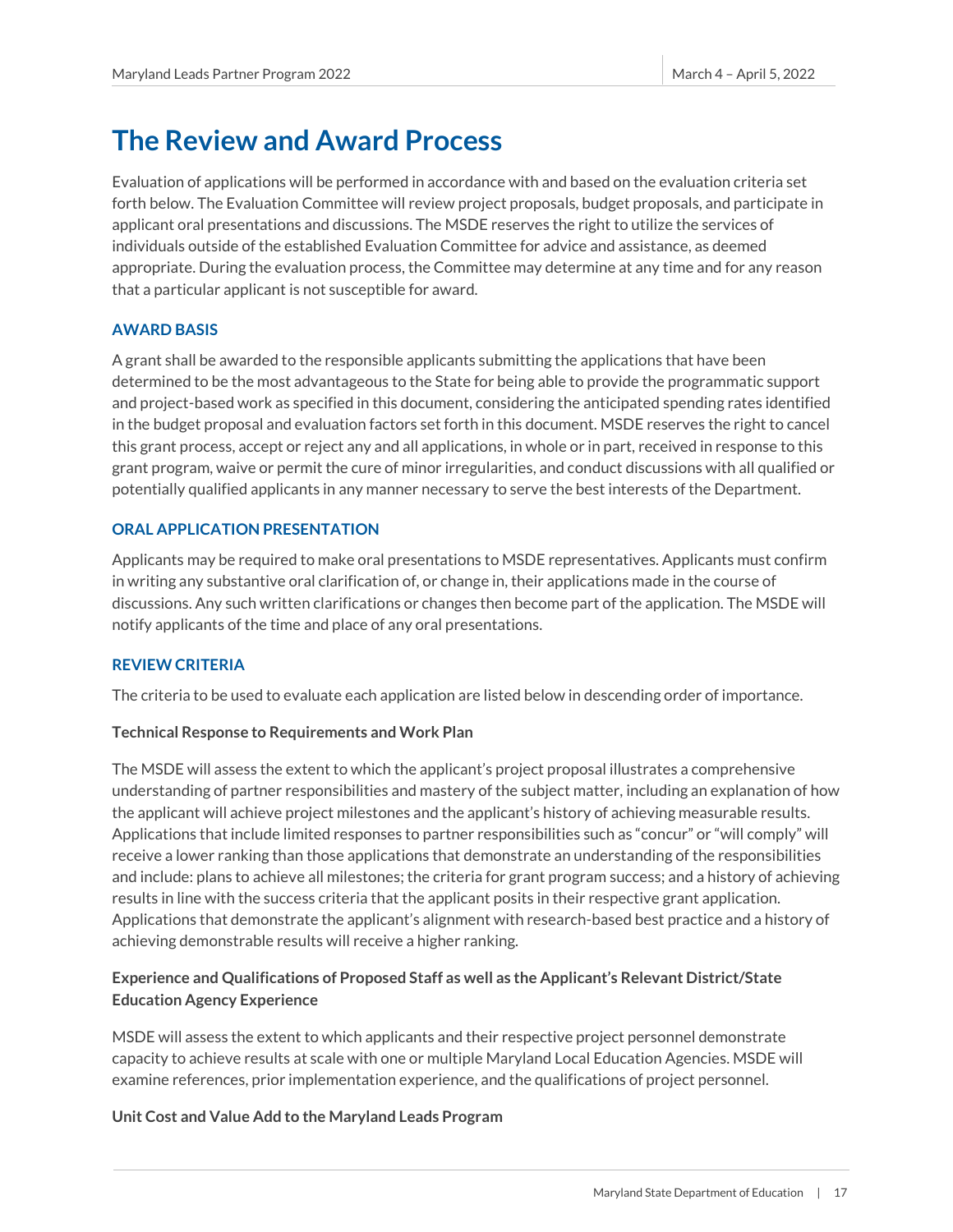All applicants will be ranked from the lowest (most advantageous) to the highest (least advantageous) price based on the unit costs of price (for comparability) within the stated guidelines set forth in this grant program. This is not a lowest price technically acceptable award. MSDE may choose higher-priced applicants based on its evaluation of the other criteria.

#### <span id="page-18-0"></span>**AWARD NOTIFICATION**

The MSDE shall make final determination for awards based on the results and recommendations of the Evaluation Committee. Upon final decision, the MSDE will notify each applicant to inform the applicant of the Department's decision. If MSDE recommends an applicant for program participation MSDE will correspond via e-mail with the applicant to confirm acceptance of program participation. MSDE will then compile the list of awardees and information about each awardee to provide to participating LEAs. LEAs will select from the list of awardees the respective partner(s) the LEA will use as part of their Maryland Leads program(s). Applicants who are not offered an award can appeal the MSDE's decision. Issuance of an award does not guarantee that an LEA will select the applicant for projects under Maryland Leads.

#### <span id="page-18-1"></span>**GRANT DECISION APPEAL**

MSDE will provide applicants notice of non-award. Applicants may appeal non-award within five (5) business days following the day the MSDE provides the applicant with official e-mail notification of nonaward. MSDE will provide the applicant justification of non-award within three (3) business days of acknowledging receipt of appeal request. The applicant will then have three (3) business days after the MSDE sends its justification to submit a response of no more than five (5) pages. The MSDE will review the appeal and make a final determination.

#### <span id="page-18-2"></span>**REPORTING REQUIREMENTS**

Grantees must comply with requests from the MSDE and the LEA in order to report on project milestones and overall project spending.

## <span id="page-18-3"></span>**Non-Discrimination Statement**

The Maryland State Department of Education does not discriminate on the basis of age, ancestry/national origin, color, disability, gender identity/expression, marital status, race, religion, sex, or sexual orientation in matters affecting employment or in providing access to programs and activities and provides equal access to the Boy Scouts and other designated youth groups. For inquiries related to Department policy, please contact:

Equity Assurance and Compliance Office Office of the Deputy State Superintendent for Operations Maryland State Department of Education 200 W. Baltimore Street - 2nd Floor Baltimore, Maryland 21201-2595 410-767-0123 - voice 410-767-0431 - fax 410-333-6442 - TTY/TDD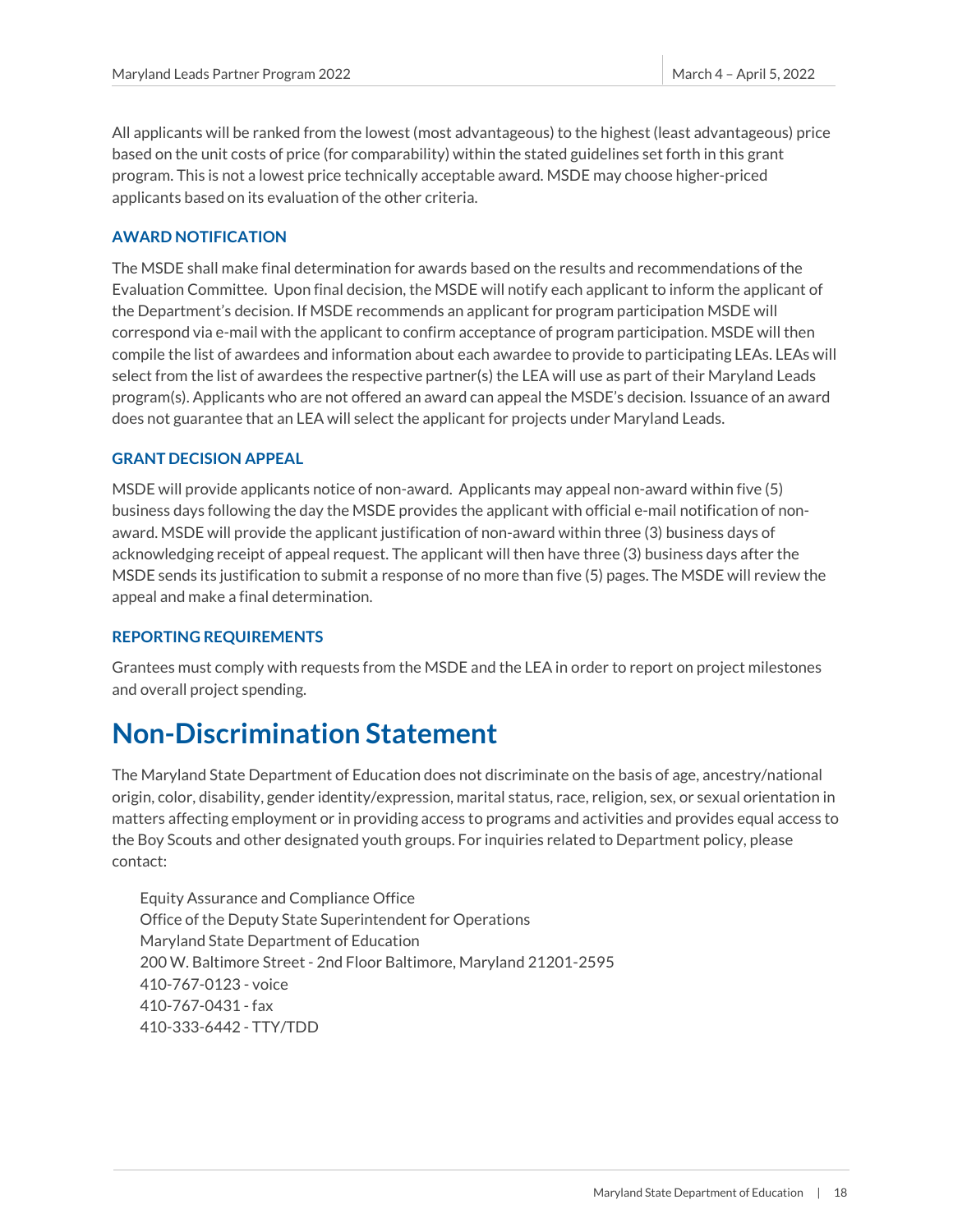## <span id="page-19-0"></span>**Customer Service Support Sessions**

The MSDE will hold a virtual customer service support sessions for interested applicants. During this session, MSDE personnel will provide an overview of the program, the requirements, and the proposal. Visit th[e Maryland Leads website here](https://marylandpublicschools.org/about/Pages/MDLeads/index.aspx) to register for a session or sessions. See the date and time below:

- March 8, 2022, from 4pm 5pm
- March 16, 2022, from 10am 11am
- March 21, 2022, from 11am 12pm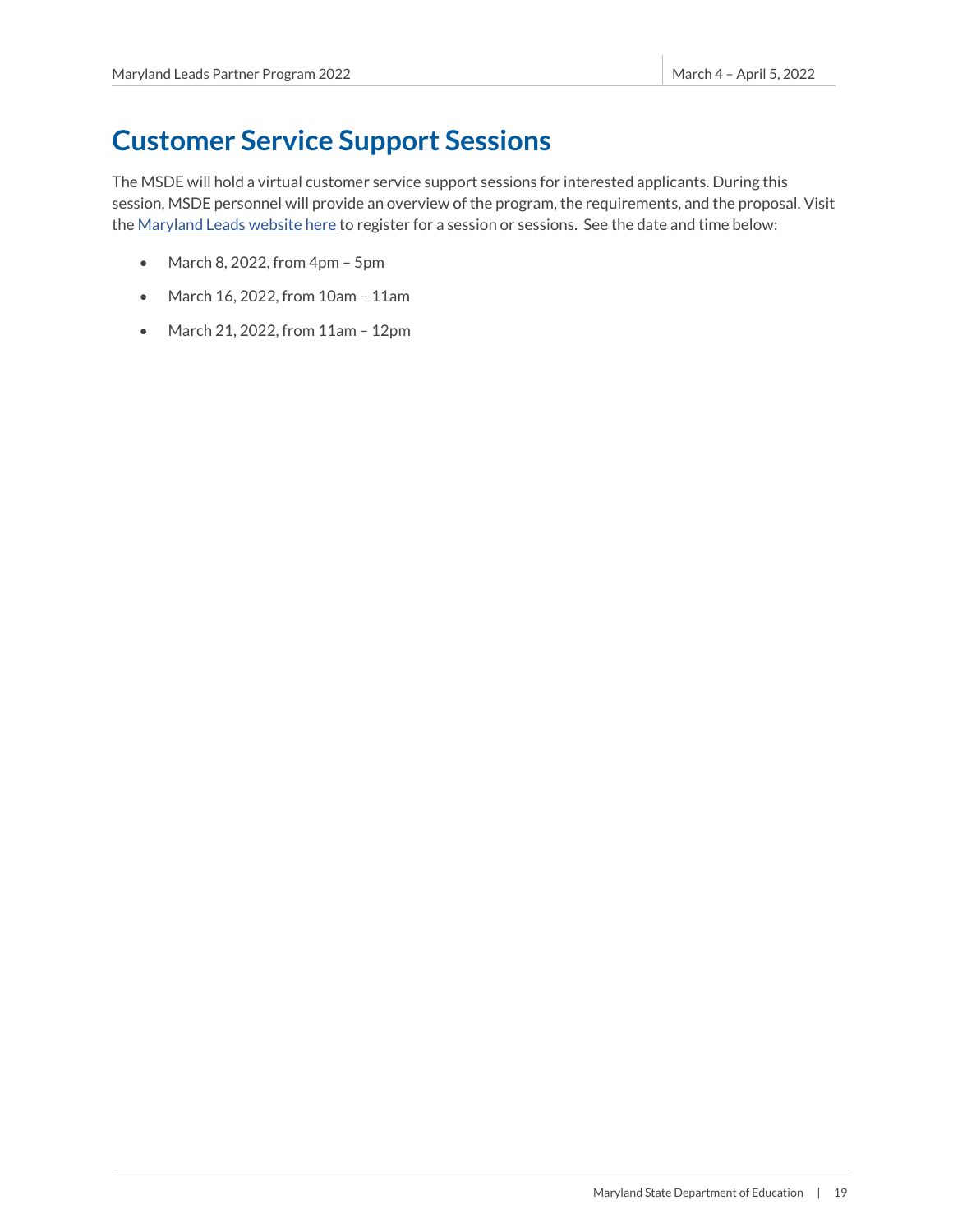## <span id="page-20-0"></span>**Appendix**

#### <span id="page-20-1"></span>**APPENDIX A – GRANT AGREEMENT TERMS**

[REMAINDER OF PAGE INTENTIONALLY BLANK]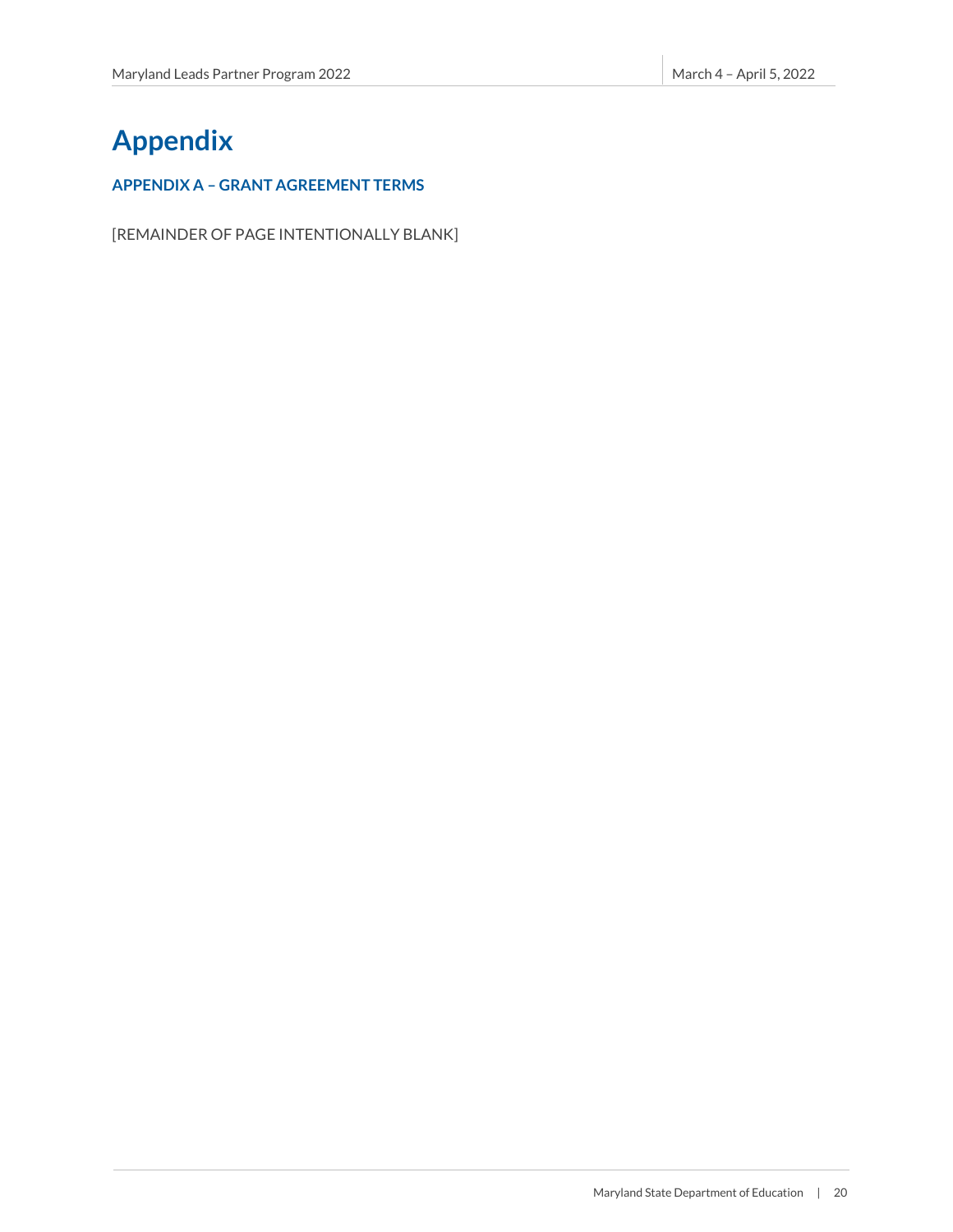## **Maryland State Department of Education**

### **MARYLAND LEADS GRANT AGREEMENT (GA)**

### **Section I: Parties, Terms and Cost**

- A. Parties
	- 1. This Grant Agreement, dated , and entitled "Maryland Leads Partner Program 2022 – **[PARTNER NAME HERE]**", is hereby entered into by and between the Maryland State Department of Education (MSDE), hereinafter known as "the Department" and **[PARTNER NAME HERE]**, a Maryland Leads Partner Program Grant awardee, hereinafter know as "the Grantee".
- B. Term and Cost
	- 1. The grant award, which is the subject of this GA are to commence on or **about [START DATE]**, and terminate September 30, 2024.
	- 2. The total award from the Department for the provision of the project plan described in the Grantee's grant application shall not exceed **[AWARD AMOUNT]** for this period of time.

## **Section II: Grant Application**

## A. Grant Application Proposal Incorporation

1. The detailed description of the specific project work to be provided by the Grantee under this GA and as stated and submitted in the Grantee's Maryland Leads Partner Program Grant Application are incorporated and made a part of this GA, as Attachment A - MD Leads Grant Application Proposal – **[PARTNER NAME]**.

## **Section III: Budget and Billing**

- A. Detailed Budget
	- 1. The detailed budget, to be incorporated and made a part of this GA, is included as Attachment B – Maryland Leads Grant Application Budgt Proposal – **[PARTNER NAME]**.
	- 2. The Grantee shall be bound to make expenditures as set forth in the budget unless the Department provides express written consent to make modifications to the submitted budget. However, a variance of 10% or \$25,000, whichever is less, from the initially stated line item within the budget from which the transfer is proposed, is permitted by the Grantee among itemized budget categories without the prior written approval of the Department, provided that the total amount of the budget does not change, there is no change in the statement of work, and the Department is notified in writing as soon as practicable.

## B. Availability of Funding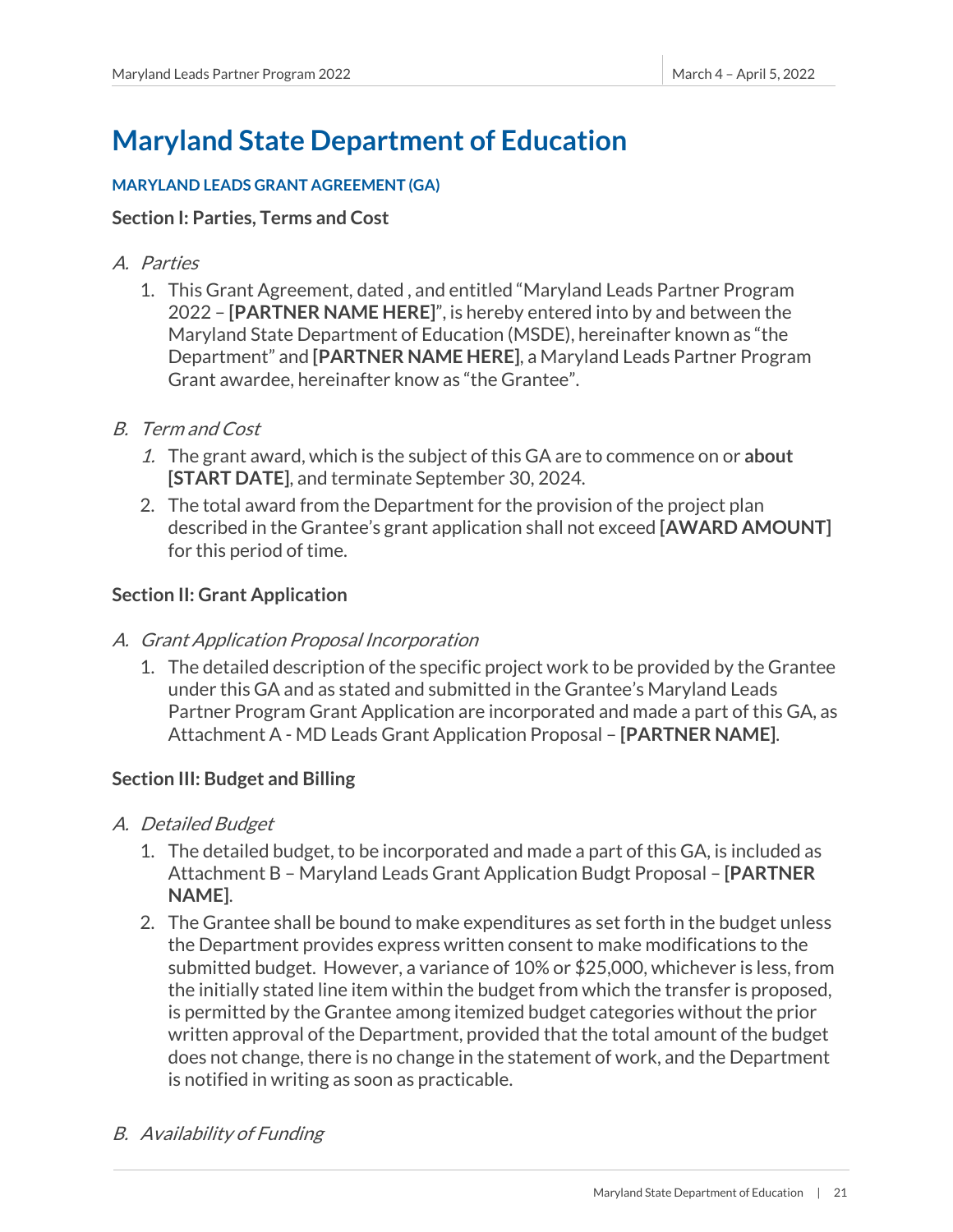- 1. The amount stated in Sec. I B. 2. above for this GA is based on any applicable Federal Funds available as of the approval date of the GA. If applicable Federal funding is reduced, this GA may be reduced in scope so that available funding is not exceeded, or terminated under either Section III B. 2. or IV L. 2.
- 2. If the General Assembly fails to appropriate funds, or if funds are not otherwise made available for continued performance for any fiscal period of this GA succeeding the first fiscal period, this GA shall be canceled automatically as of the beginning of the fiscal year for which funds were not appropriated or otherwise made available; provided, however, that this will not affect either the Department's rights or the Grantee's rights under any termination clause in this GA. The effect of termination of the GA hereunder will be to discharge both the Grantee and the Department from future performance of the GA, but not from their rights and obligations existing at the time of termination. The Grantee shall be reimbursed for the reasonable value of any non-recurring cost incurred but not amortized in the price of the GA. The Department shall notify the Grantee as soon as it has knowledge that funds may not be available for the continuation of this GA for each succeeding fiscal period beyond the first.

## C. Content of Invoices

- 1. As a condition of payment, the Grantee shall submit to the Department's Office of Grants Administration and Compliance itemized invoices which state at least the following information:
	- a. Grantee name and remittance address;
	- b. Amount of invoice, including itemized amounts for costs for which payment is requested;
	- c. Dates or period covered by the invoice for costs incurred or services rendered;
	- d. Title of project or description of services rendered\*;
	- e. Federal Tax Identification Number.

\*Each time the Government submits an invoice to the Department, it must be supported by one or more Status Reports unless the invoice itself contains sufficient detail to permit the Department to conclude that the invoiced amount is appropriate and payment in that amount has been earned under the terms of the GA. A Status Report is not required when pricing is fixed price and tied to the acceptance of a specific milestone.

## D. Invoices: Payment Frequency and Required Supporting Documentation

- 1. Payment shall be made montly.
- 2. All payments will be made by the Department upon acceptance by the Department of a proper Grantee invoice and adequate supporting documentation, in electronic fashion. Supporting documentation shall be adequate, as determined by the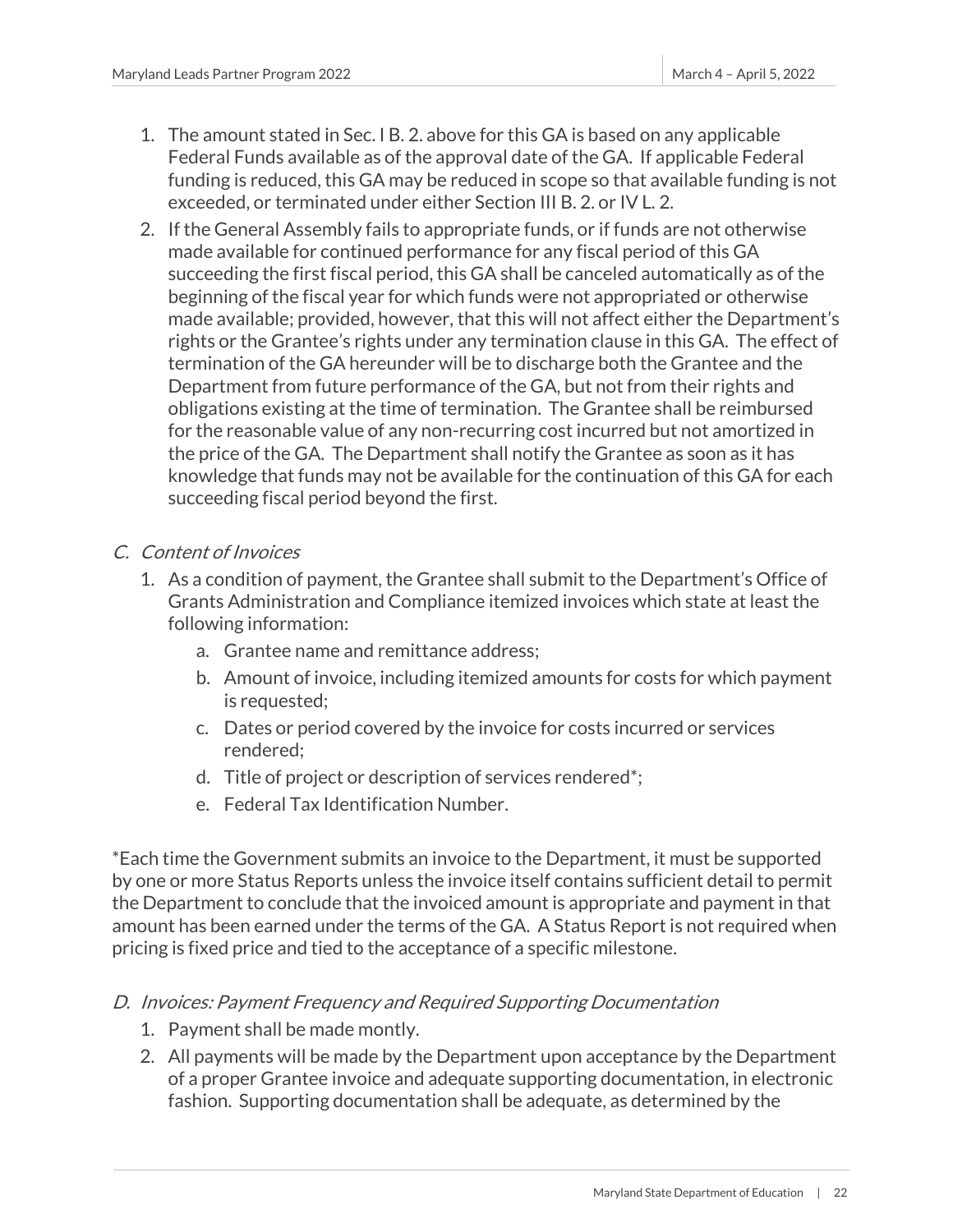Department, to enable verification of amounts billed by the Grantee. Supporting documentation consists of the following:

- a. Documentation of Expenditures Incurred During the Billing Period
	- i. Actual salary and fringe benefits costs: A payroll expenditure report that provides a detailed breakout of actual total salary and fringe benefit costs paid or incurred during the billing period, itemized by individual name and, if feasible, individual's title. Such a payroll expenditure report shall be either certified or attested to by an appropriate Government representative as an accurate and true representation of salary and benefits, as related to each individual, paid during the billing period and charged on invoices submitted to the Department.
	- ii. Consultant/Subcontractor Costs: Paid consultant/subcontractor invoices for which reimbursement is being requested.
	- iii. Other Direct Costs: Itemized detail of travel expenses incurred by individuals or other direct costs (e.g., supplies) billed by the Grantee and related to this GA. The itemized detail of such expenditures may be provided in a report from the Grantee's general ledger or accounts payable system. If provided in such a manner, such documentation shall be either certified or attested to by an appropriate Grantee representative as a report from the Grantee's general ledger or accounts payable system that represents actual expenditures paid, as related to this GA, incurred during the billing period and charged on invoices submitted to the Department. If such a report is not submitted to fulfill this requirement, the Grantee must submit individual's expense vouchers, copies of related invoices paid or other receipts for any individual costs exceeding \$500.
	- iv. Additional Requested Documentation: If the Department has concerns regarding an amount billed on an invoice, the Department may request additional support documentation from the Grantee such as invoices, travel expense vouchers, or other receipts.
- b. Documentation of Deliverables, Milestones, and Services Provided During the Billing Period
	- i. All deliverables due during the period billed shall be presented to the Department upon submission of the invoice, if not previously provided. This includes deliverables due from the Grantee or its subcontractors for services provided under the GA, as any acceptance criteria may be identified in the Grantee's Maryland Leads Partner Program Grant Application.
	- ii. If for certain tasks, or in general, there are no deliverables due, the Department may request additional documentation to confirm delivery of services provided during the billing period.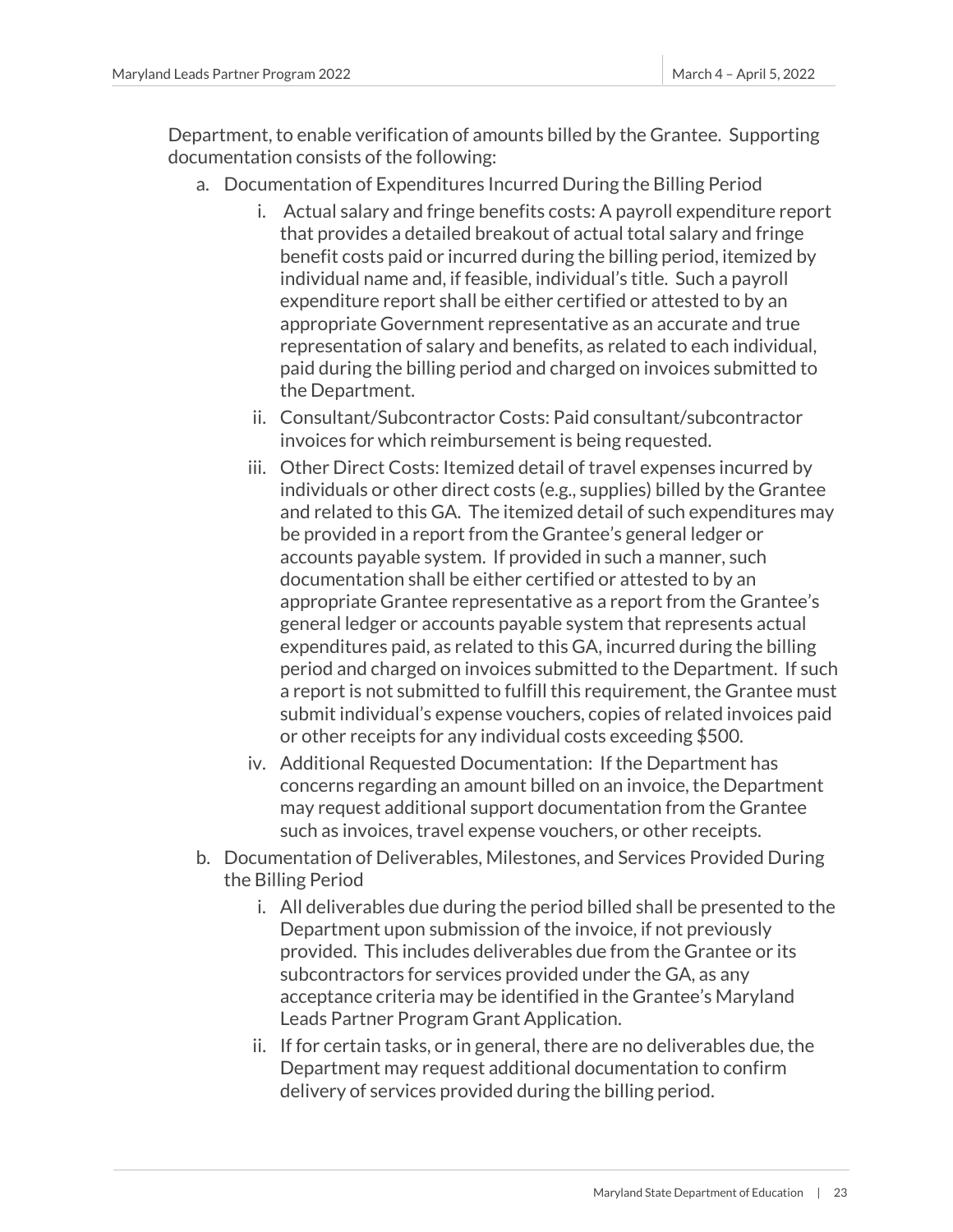- 3. The Department may withhold payment of an invoice until the Department receives and approves all supporting documentation, including any additional documentation requested.
- E. Invoice Submission Method
	- 1. Invoices are to be sent to the Department at [Maryland.Leads@maryland.gov](mailto:Maryland.Leads@maryland.gov)

### **Section IV: Mandatory Provisions**

### A. Nondiscrimination in Employment

The Grantee agrees:

- 1. Not to discriminate in any manner against an employee or applicant for employment because of race, color, religion, creed, age, sex, sexual orientation, gender identification, marital status, national origin, ancestry, genetic information, or any otherwise unlawful use of characteristics, or disability of a qualified individual with a disability unrelated in nature and extent so as reasonably to preclude the performance of the employment, or the individual's refusal to submit to a genetic test or make available the results of a genetic test;
- 2. To include a provision similar to that contained in Subsection 1 above in any underlying subcontract except a subcontract for supplies or raw materials; and
- 3. To post and to cause subcontractors to post in conspicuous places available to employees and applicants for employment, notices setting forth the substance of this clause.

## B. Equal Access

- 1. The Granteet shall provide equal access to public services to individuals with limited English proficiency in compliance with MD. Code Ann., State Government Article, §10-1101 et seq., and Policy Guidance issued by the Office of Civil Rights, Department of Health and Human Services, and MSDE Policy 01.02.05.
- C. Subcontracting
	- 1. Unless otherwise provided in Attachment B (the Budget), the Grantee may not during the term of this GA or any renewals or extensions of this GA, assign or subcontract all or any part of this GA without the prior written consent of the Department.
	- 2. The Grantee shall itself perform work at a value of not less than fifty percent (50%) of the total amount awarded to the Grantee under the terms of this GA, including the cost of commodity acquisition. The Grantee shall assure that all subcontractors shall be bound by the provisions contained in this GA between the parties.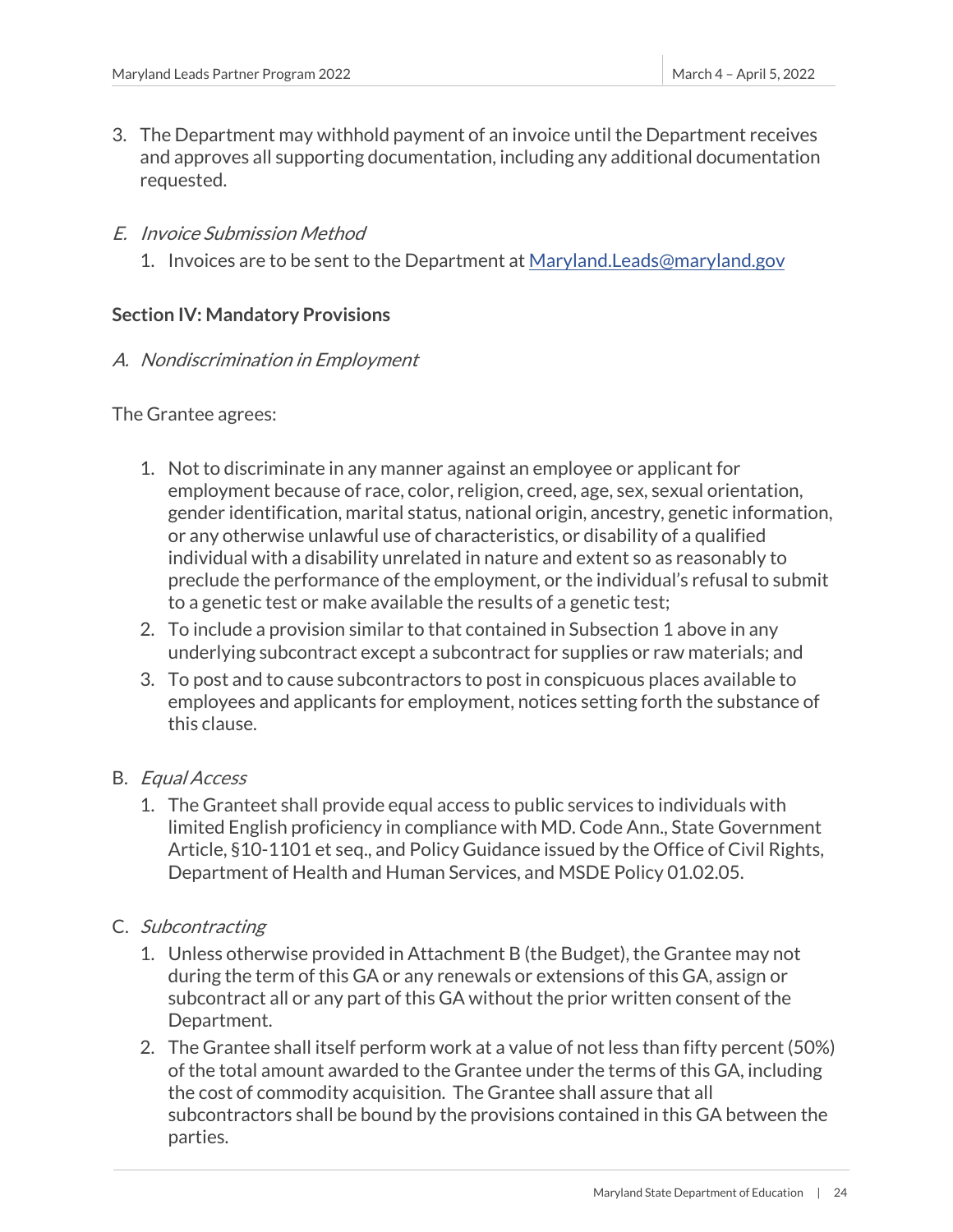### D. Data – Ownership and Use

- 1. The Department retains all ownership rights associated with data that the Department may provide to the Grantee. The Grantee shall not use, sell, sub-lease, assign, give, or otherwise transfer to any third party such data, except that the Grantee may provide such data to its officers, employees and subcontractors required to have such data for completion of the Grantee's responsibilities under this GA. The Grantee's officers, employees and subcontractors receiving such data shall be advised by the Grantee of the Department's ownership rights and be bound by the Department's ownership rights.
- 2. The Grantee retains all ownership rights associated with data that it created prior to or outside of this GA.
- 3. All data created or generated by the Grantee in the performance of this GA shall be the sole property of the Department and shall be available to the Department at any time for the Department's use without restriction and without award to the Grantee other than the grant award specifically provided by this GA.
- 4. The Department shall have the exclusive right to use, duplicate, disclose and publish any data that may be created or generated by the Grantee in connection with this GA. The Department hereby grants to the Grantee the right to use or duplicate data created or generated by the Granteein support of internal, noncommercial analysis and academic or other educational purposes subject to the terms and conditions of Section IV(E)(4).

## E. Research Results – Ownership, Licenses to Use, Publication and Commercialization

- 1. Research Results means all inventions, discoveries, copyrightable works, software, policy recommendations, tangible materials and information that are conceived of, first reduced to practice, collected or created in the performance of this GA.
- 2. Ownership The Department will own all rights, title to and interests in any and all Research Results that are created, conceived of, reduced to practice or authored solely by Department employees. Subject to the ownership of the U.S. Government, if applicable, the Grantee will own all rights, title to and interests in any and all Research Results that are created, conceived of, reduced to practice or authored solely by Grantee employees. The Department and Grantee will jointly own all rights, title to and interests in any and all Research Results that are created, conceived of, reduced to practice or authored jointly by Department and Grantee employees.
- 3. License to use Each Party agrees to grant and hereby grants to the other Party a nonexclusive, nontransferable, nonassignable, royalty-free right and license to use Research Results in support of internal, non-commercial analysis and academic or other educational purposes.
- 4. Disclosure or publication The Department and the Grantee recognize that Research Results may have merit worthy of disclosure or publication. At the same time, the Parties recognize that they may have competing interests in the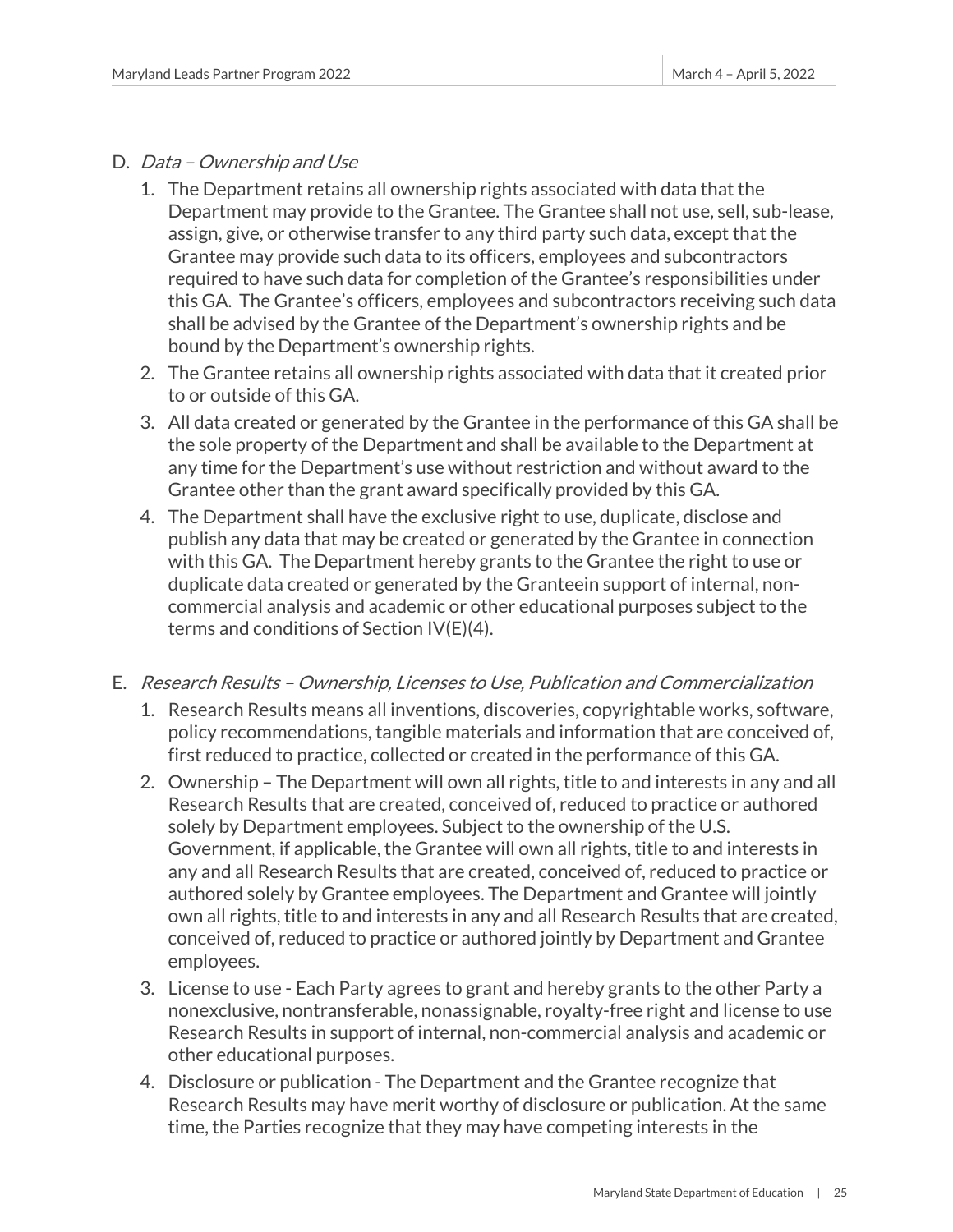publication of proprietary, sensitive or confidential Research Results. The Parties agree that either party may be permitted to propose the disclosure or publication of de-identified Research Results in discussions at public symposia or professional meetings, and to publish same in journals, theses, dissertations or other publications or presentations. The Grantee must provide the other Department a copy of any proposed publication or presentation 60 days in advance for review and comment. In the event the Department does not agree to the proposed disclosure or publication, the matter shall be referred to the signatories to this GA, or their successors or superiors, for resolution.

5. Commercialization - In the case where there is a prospective publicly beneficial commercial use(s) of jointly developed Research Results and a Party or the Parties desires to develop this commercial use, then in such case, Department and Grantee shall negotiate in good faith reasonable terms and conditions agreeable to both Department and Grantee to allow the Parties to enter into a commercial licensing agreement.

## F. Federal Funding Acknowledgment

1. This GA contains federal funds from CFDA #84.425 –The Coronavirus Response & Relief Supplemental Act (CRRSA) and the American Recovery Plan Act (ARPA) in the amount of **[GRANT AWARD]**.

## G. Debarment Affirmation

1. If Federal funds support the activities of this GA (see paragraph F herein), the Grantee acknowledges, per the United States Office of Management & Budget's Uniform Guidance section 2 CFR 200.213, Suspension and Debarment, the following obligations of Federal granting agencies regarding debarment and suspension:

"Non-federal entities are subject to the non-procurement debarment and suspension regulations implementing Executive order 1259 and 12689, 2 CFR part 180. These regulations restrict awards, subawards and contracts with certain parties that are debarred, suspended or otherwise excluded from or ineligible for participation in Federal assistance programs or activities."

2. The Grantee also acknowledges and agrees to comply with the requirements of Title 16 of the State Finance and Procurement Article of the Annotated Code of Maryland.

## H. Document Retention and Inspection

1. The Grantee shall retain all records and documents relating to this GA for a period in accordance with any applicable statute of limitations or federal retention requirements. At a minimum, all records and documents related to this GA shall be retained for a period of five years after the final payment by the Department or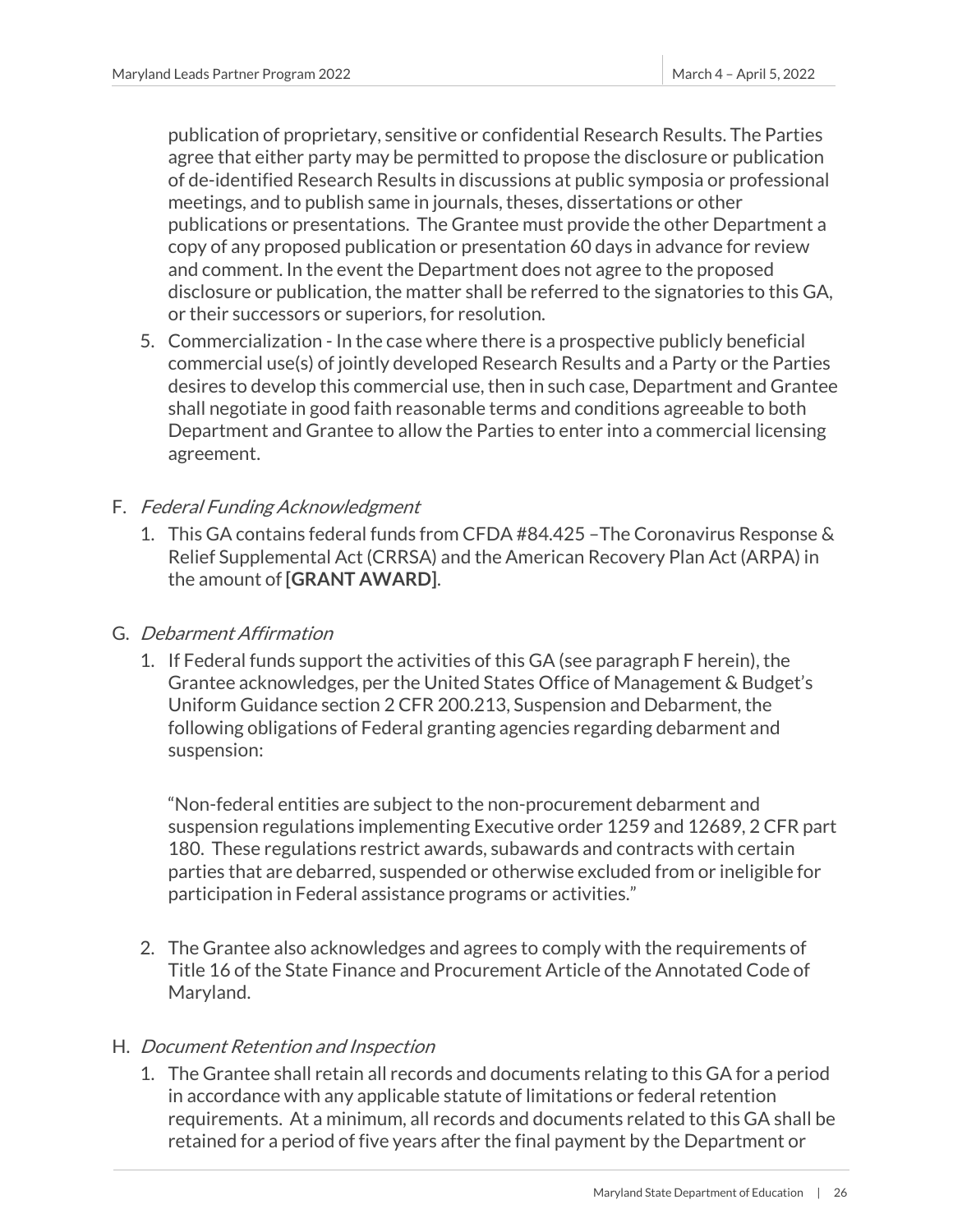expiration of the term of any federal grant identified in Section IV, whichever is longer, and shall make them available for inspection and audit until any audit is completed by authorized representatives of the Department. All records related in any way to the GA are to be retained for the entire time period. In addition, in the event of an audit, the Grantee shall provide assistance to the Department, without additional compensation, to identify, investigate and reconcile any audit discrepancies or variances. This provision shall survive expiration or termination of the GA.

- I. Maryland Law
	- 1. This GA shall be construed, interpreted and enforced according to the laws of the State of Maryland.
- J. Compliance with Laws
	- 1. The Grantee represents and warrants that it shall comply with all federal, State and local laws, regulations, and ordinances applicable to its activities and obligations under this GA.
- K. Information Technology
	- 1. The Grantee agrees to abide by all applicable federal, State and local laws concerning information security and comply with current State and Department of Information Technology information security policy currently found at [https://doit.maryland.gov/Documents/Maryland%20IT%20Security%20Manual%](https://doit.maryland.gov/Documents/Maryland%20IT%20Security%20Manual%20v1.2.pdf) [20v1.2.pdf](https://doit.maryland.gov/Documents/Maryland%20IT%20Security%20Manual%20v1.2.pdf) unless the Grantee is a part of the University System of Maryland (USM), in which case the Grantee agrees to comply with USM security policy. The Grantee agrees to notify the Department within twenty-four hours of the discovery of any unauthorized access of any Grantee system that accesses, processes or stores Department data or works created as a deliverable under this GA.

## L. Termination

- 1. Termination for Cause
	- a. If the Grantee fails to fulfill its obligations under this GA properly and on time, or otherwise violates any provision of the GA, the Department may terminate the GA by written notice to the Grantee. The notice shall specify the acts or omissions relied upon as cause for termination. All finished or unfinished work provided by the Grantee shall, at the Department's option, become the Department's property, however, nothing in this section will alter the ownership rights of each party as provided in Section  $\mathsf{IV}(D)\&(E)$ . The Department shall pay the Grantee award available award funds to reimburse the fair and equitable compensation for satisfactory performance prior to receipt of notice of termination for cause, less the amount of damages caused by the Grantee's breach. If the damages are more than the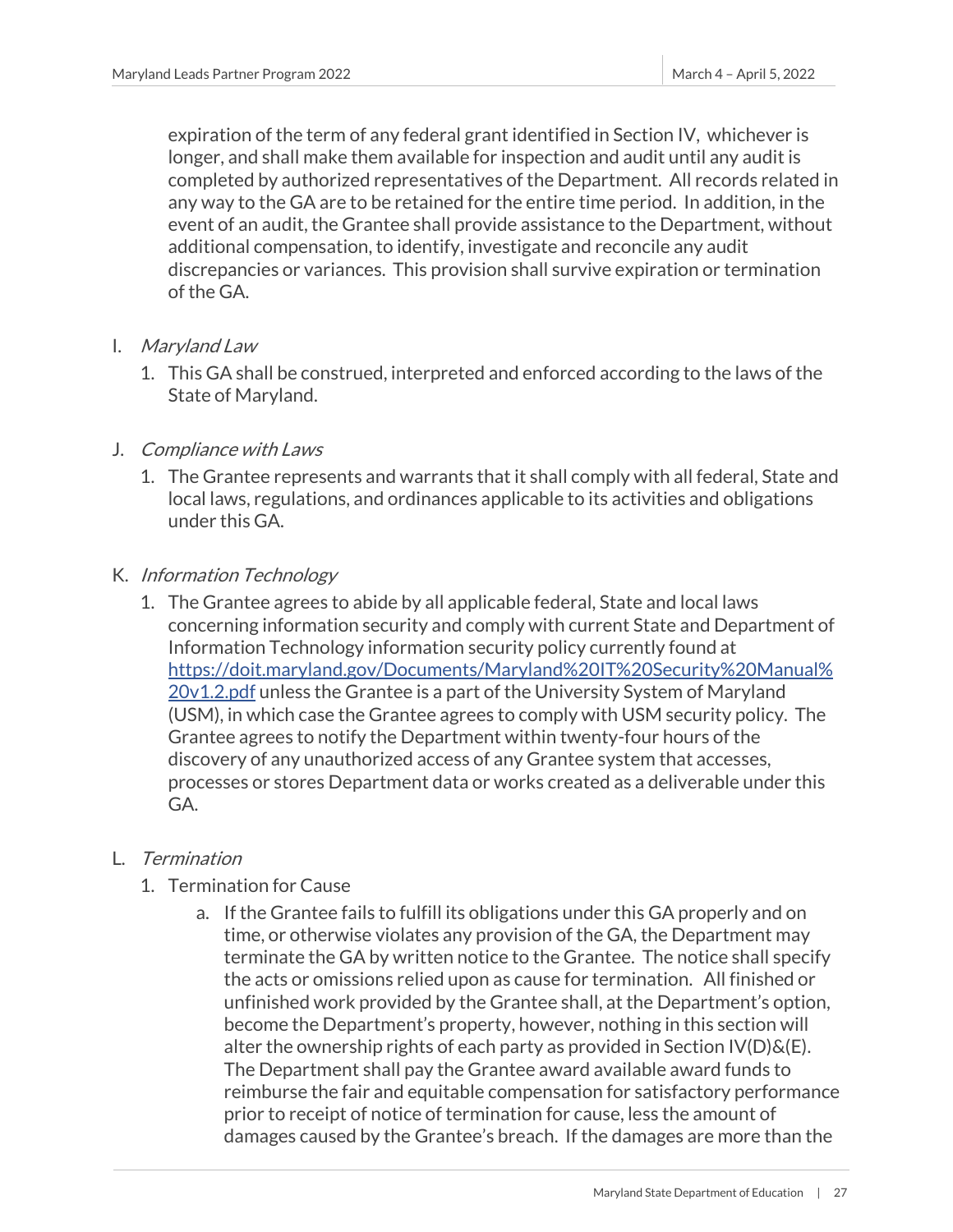remaining award to the Grantee, the Grantee will remain liable after termination and the Department can affirmatively collect damages. This provision may be subject to the limitations set forth by law in the Maryland Tort Claims Act, Maryland Code, State Government Article, Title 12.

- 2. Termination for Convenience
	- a. The performance of work under this GA may be terminated by the Department in accordance with this clause in whole, or from time to time in part, whenever the Department shall determine that such termination is in the best interest of the Department. The Department will continue to reimburse all reasonable costs associated with this GA that the Grantee has incurred up to the date of termination, and all reasonable costs associated with termination of the GA. In the event of a Termination for Convenience, the Grantee shall receive sixty (60) days' advance notice of the termination.

## M. Ownership of Property Acquired

- 1. The Grantee shall obtain prior written approval of the Department for any purchase of assets with funds paid under this GA, excluding ordinary office supplies, unless such purchase is described in the Grantee's Budget. Title to equipment purchased with funds available under this GA having an acquisition cost of \$500 or more per unit and a useful life of more than one year ("Capital Equipment") shall vest in the Department upon acquisition.
- 2. All Capital Equipment purchased with funds from this GA shall be used primarily for work under this GA. Prior written approval of the Department shall be required for use of the equipment, on a non-interference basis, for other work of the Grantee. The Grantee shall use all reasonable effort to care for and maintain the equipment. Upon termination of this GA, the Department shall determine what disposition shall be made of the equipment and shall so notify the Grantee within thirty (30) days.
- N. Modifications to this GA
	- 1. Modifications to this GA must be made only in writing and be signed by the authorized representative of each Party.

## **Section V: Representatives**

- A. The Office of Grants Administration and Compliance is the primary point of contact within the Department for matters relating to this GA. Invoices, in addition to any notification requiring immediate attention, should be emailed to [Maryland.Leads@maryland.gov](mailto:Maryland.Leads@maryland.gov)
- B. The primary point of contact within the Grantee for matters relating to this GA is: [GRANTEE POINT OF CONTACT NAME AND TITLE].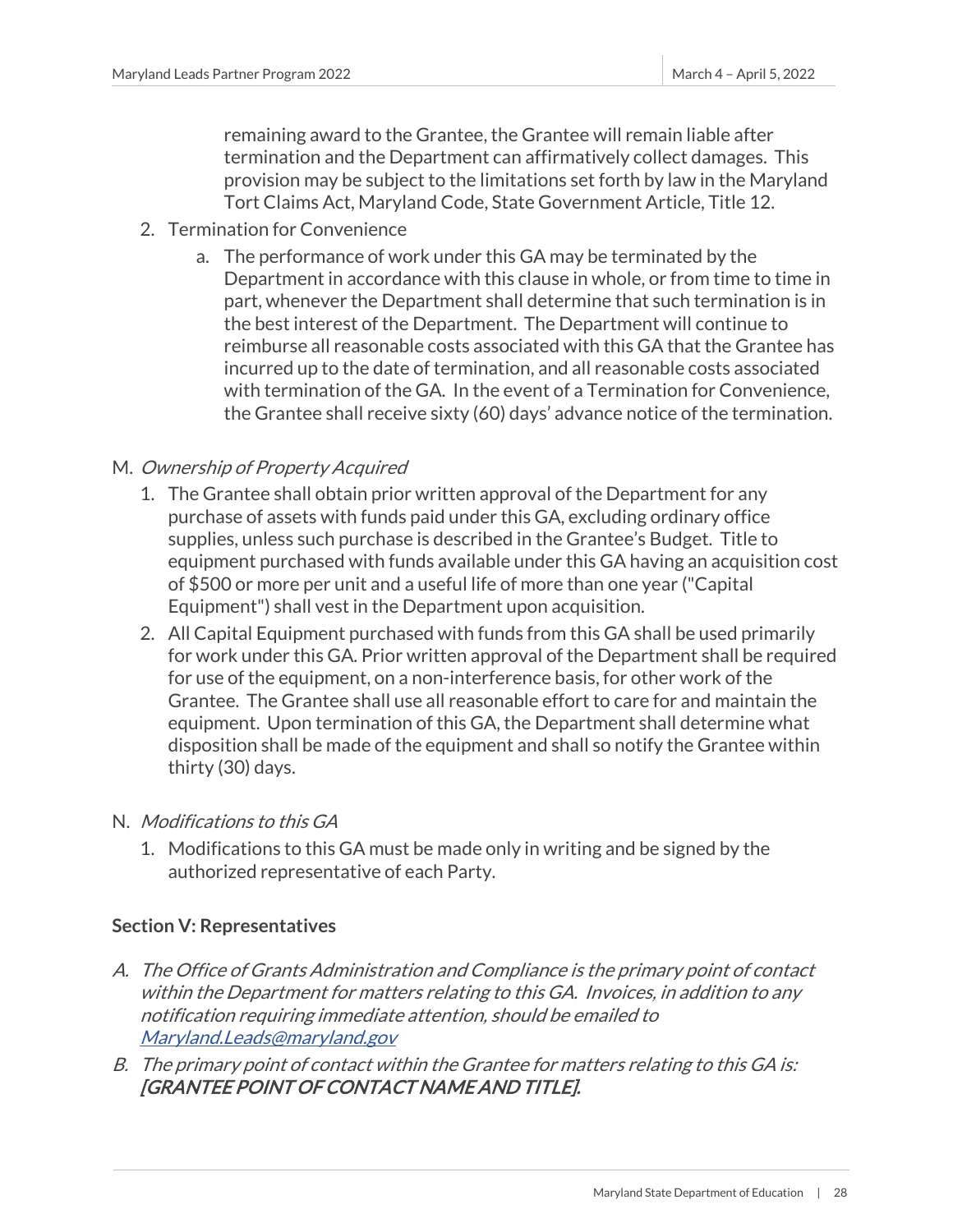- C. The Grantee shall contact the Department immediately if the Grantee is unable to fulfill any of the requirements of, or has any questions regarding the provisions of the GA.
- D. The primary point of contact within the Grantee for matters relating to this GA is: [GRANTEE POINT OF CONTACT EMAIL ADDRESS AND GRANTEE PHYSICAL ADDRESS].

### **Section VI: Schedule of Attachments Incorporated by Reference**

- A. Both parties hereby agree that the documents described below are attached to this GA and hereby incorporated into and made an integral part of this GA:
	- 1. Attachment A MD Leads Grant Application Proposal
	- 2. Attachment B Maryland Leads Grant Application Budgt Proposal